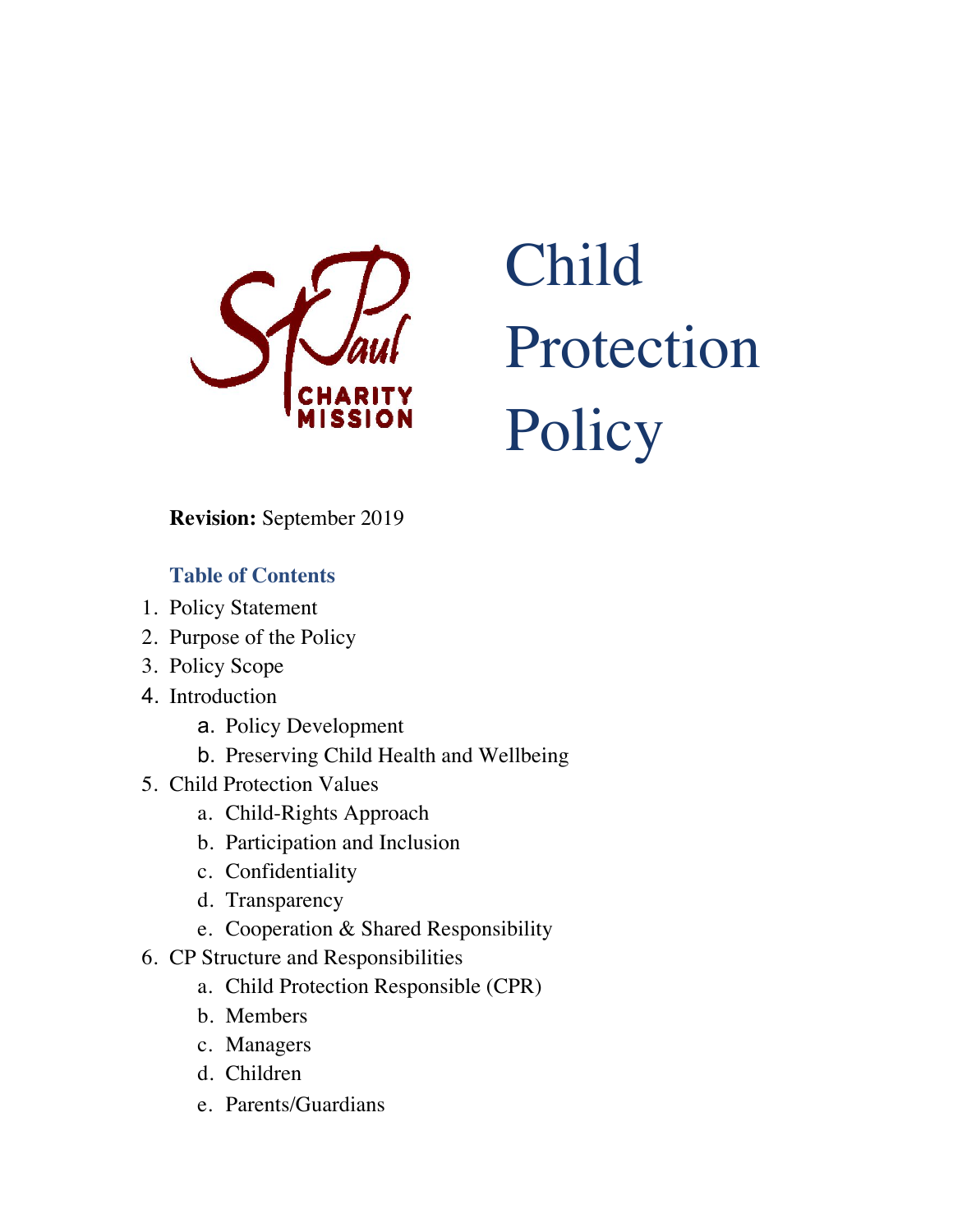- 7. Managing Referrals and Allegations
	- a. Referral Procedure
		- i. Receiving Information
		- ii. Guidelines when receiving a disclosure
	- b. Reporting
		- i. Type of Information:
			- 1. Sensitive Information
			- 2. Concern
			- 3. Uncertainty
		- ii. Reporting Timeline
		- iii. Communication with the CPR
		- iv. Allegations against CPR
	- c. Responding
		- i. Responding to a Concern
		- ii. Responding to Sensitive Information
			- a. Assessment & Documentation
			- b. Action Plan:
				- i. For Potential Risk
				- ii. For Imminent Risk
	- d. Confidentiality
	- e. After a Report is Made
- 8. Types of Allegations and Responses
	- a. Child Child
	- b. Child Members/managers
	- c. Child-Parent
- 9. Supporting our Community Members
- 10.Confidentiality
	- a. Data Protection and Storing Information
	- b. Need-to-know basis
	- c. Consent before sharing information
	- d. Mandatory Reporting
	- e. Protecting Sensitive Information
- 11.CPR Characteristics
- 12.Declaration of Commitment to the Child Protection Policy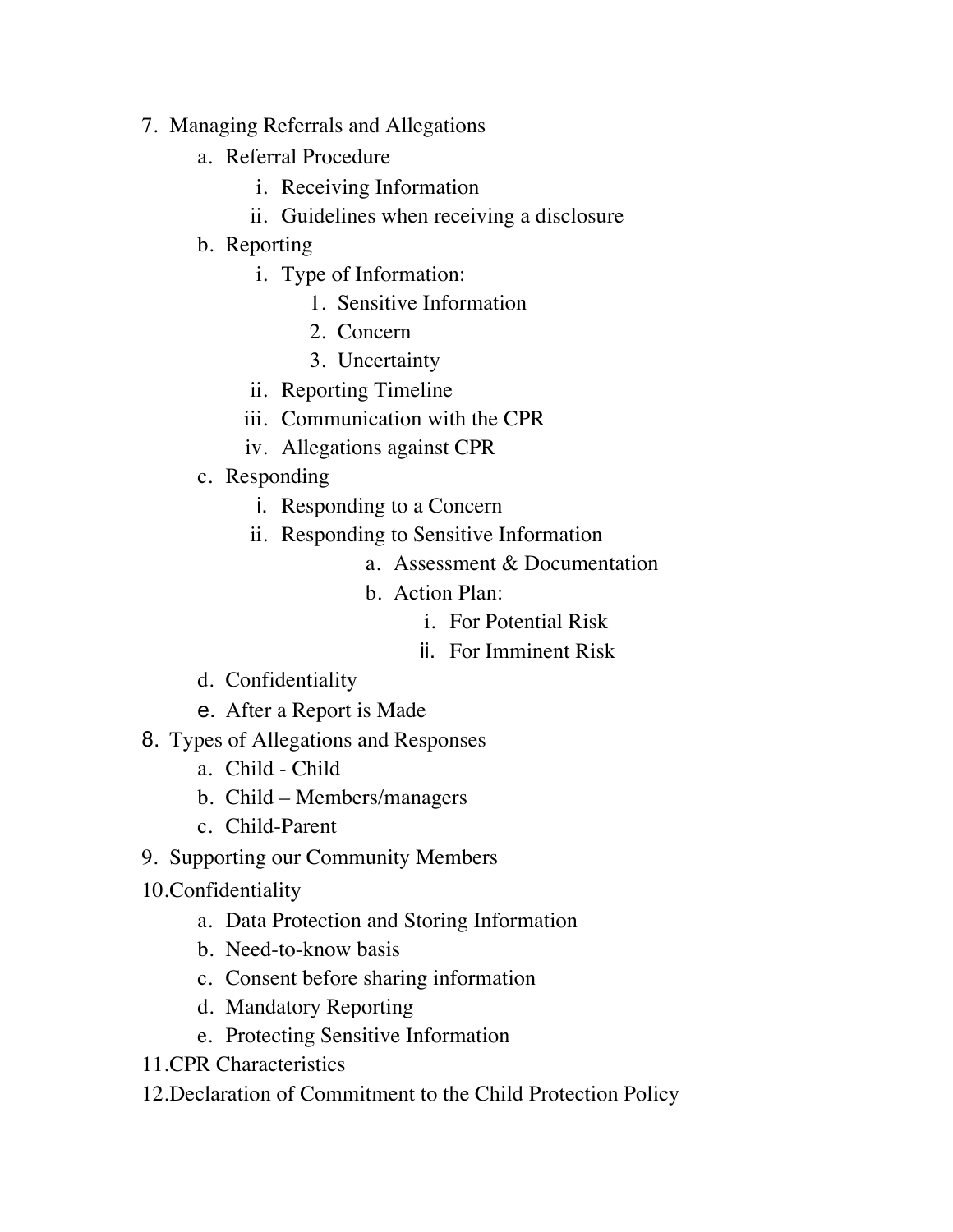# 13.Appendices

Appendix 1: Acronyms and Definitions Appendix 2: Types, Forms and Indicators of Child Abuse Appendix 3: STP Code of Conduct: Treatment of Children Appendix 4: Preferred CPR Characteristic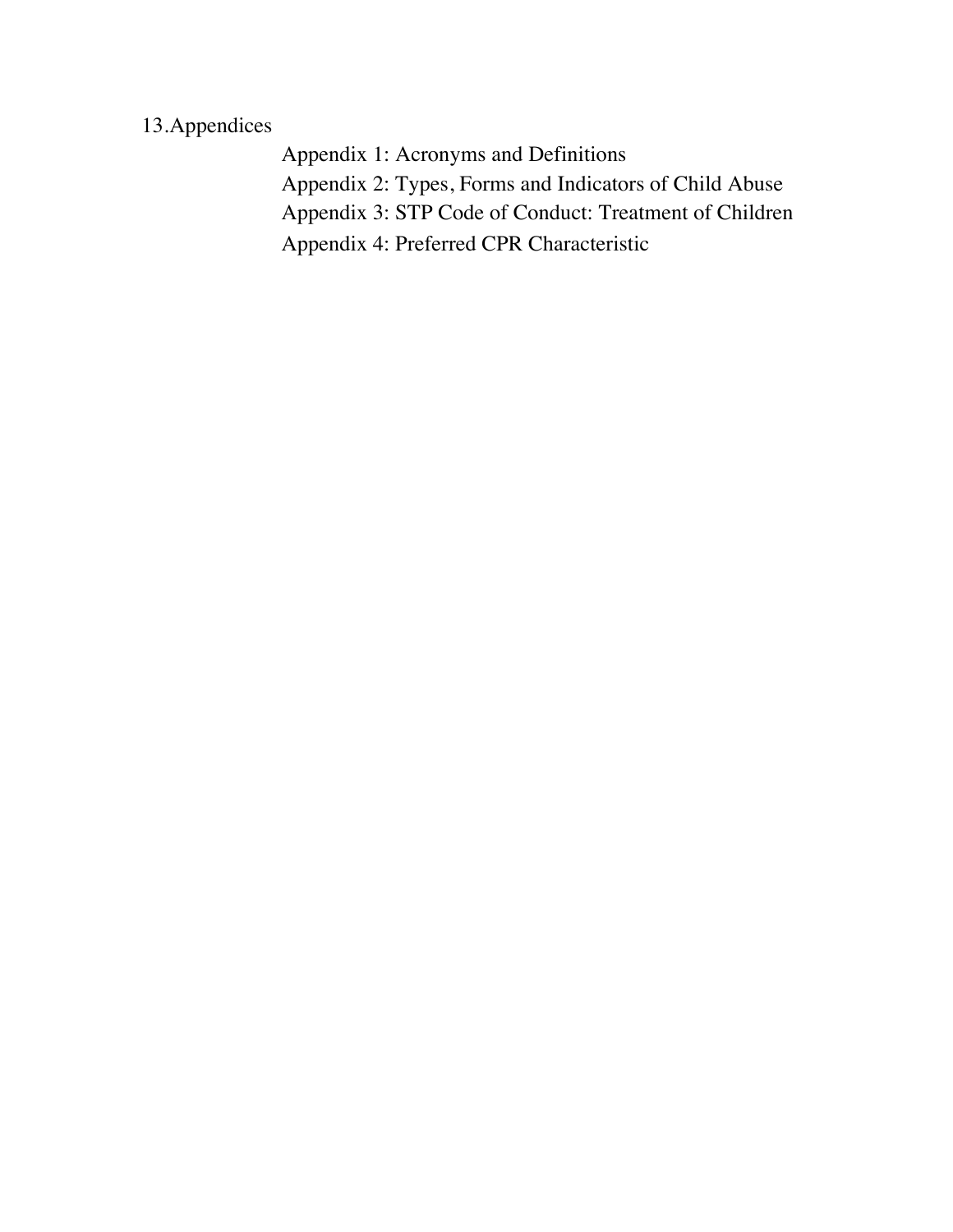# 1. **Policy Statement**

**St Paul Movement-Charity Mission (STP) stresses to create a child safe environment where children feel empowered and involved in their own protection, and where members are confident, competent and wellsupported in meeting protection and responsibilities.** 

# 2. **Purpose of the Policy**

This document provides a rationale for a Child Protection Policy (CPP) and describes the main components of the CPP that will be implemented in all the meetings and missions (= activities) in order to ensure a child friendly environment. The CPP describes guidelines and procedures for:

- a. Raising awareness on child wellbeing
- b. Communication and behavior with children
- c. Detection and referral of child abuse
- d. Implementing management procedures and structures for policy implementation
- e. Consequences of policy violations
- f. Recruitment and training of members.

Essentially, this document is a pledge from the members to reject violence against children in all its forms, and to implement guidelines and procedures within this policy.

## 3. **Policy Scope**

All children attending STP meetings and missions are protected by the procedures in the CPP. Any signs of violence detected on a child will be acted upon according to the outlined procedures to safeguard the wellbeing of the child.

## 4. **Introduction**

The main aim of a child protection policy is to develop a child safe environment where children can develop in a healthy way and reach their maximum potential. This policy clarifies expected behaviors, outlines legal obligations and encourage safe practices.

Definitions and acronyms of the main terms used in this document can be found in Appendix.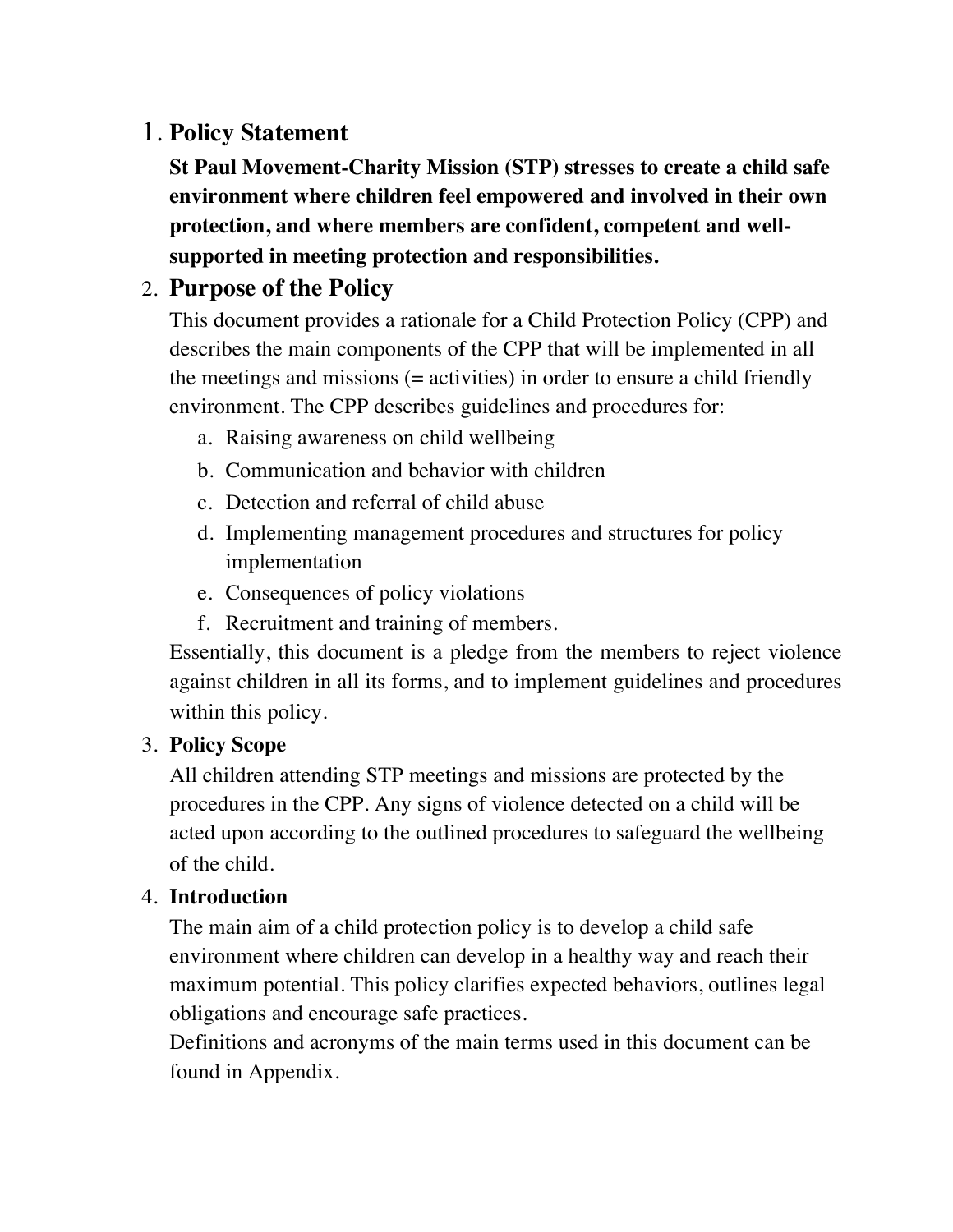#### a. **Policy Development**

This policy is in line with a child rights-based approach under the **UN Convention on the Rights of the Child (CRC)** signed and ratified by Lebanon on May 14, 1991. This approach recognizes, without discrimination, that each child is a unique human being deserving of rights, and capable of participating in the process of achieving those rights given a supportive and adequately resourced environment.

This policy has been developed in accordance with Lebanese **Law 422/2002,**  'The Protection of Juveniles in Conflict with the Law and/or At Risk', specifically articles 25, 26 and 27, and the **National Standard Operating Procedures for the Protection of Juveniles in Lebanon (SOP)** adopted by the Ministry of Social Affairs.

#### b. **Preserving Child Health and Wellbeing**

# **STP is committed to responding to all forms of harm, violence, abuse, neglect and exploitation against children.**

#### **Forms of Harm and Abuse**

Any harm directed towards children can result in negative consequences which may include a decrease in self-esteem, health problems (including mental health) and poor academic and social achievements. When a child is facing harm, they may develop persistent feelings of insecurity, fear, and disrespect that can affect their learning and development.

Some forms of harm that children may face include, but are not limited to: child abuse and neglect, exposure to domestic violence, child labor, child sexual exploitation. Children may also experience: self-harm, suicidal ideations, substance use, gang violence and peer-to-peer abuse (bullying, cyberbullying, racism and homophobia).

#### **Violent Discipline**

There is a distinction between corporal punishment and physical abuse by law. However, they both have negative short-term and long-term effects on children. Abuse is typically differentiated by the frequency of violence, severity of violence, the age of the child and other factors contributing to their vulnerability. Examples of child abuse can be found in Appendix. STP is against the use of corporal punishment as a method for discipline. It is the belief of STP to use a positive approach to discipline for the wellbeing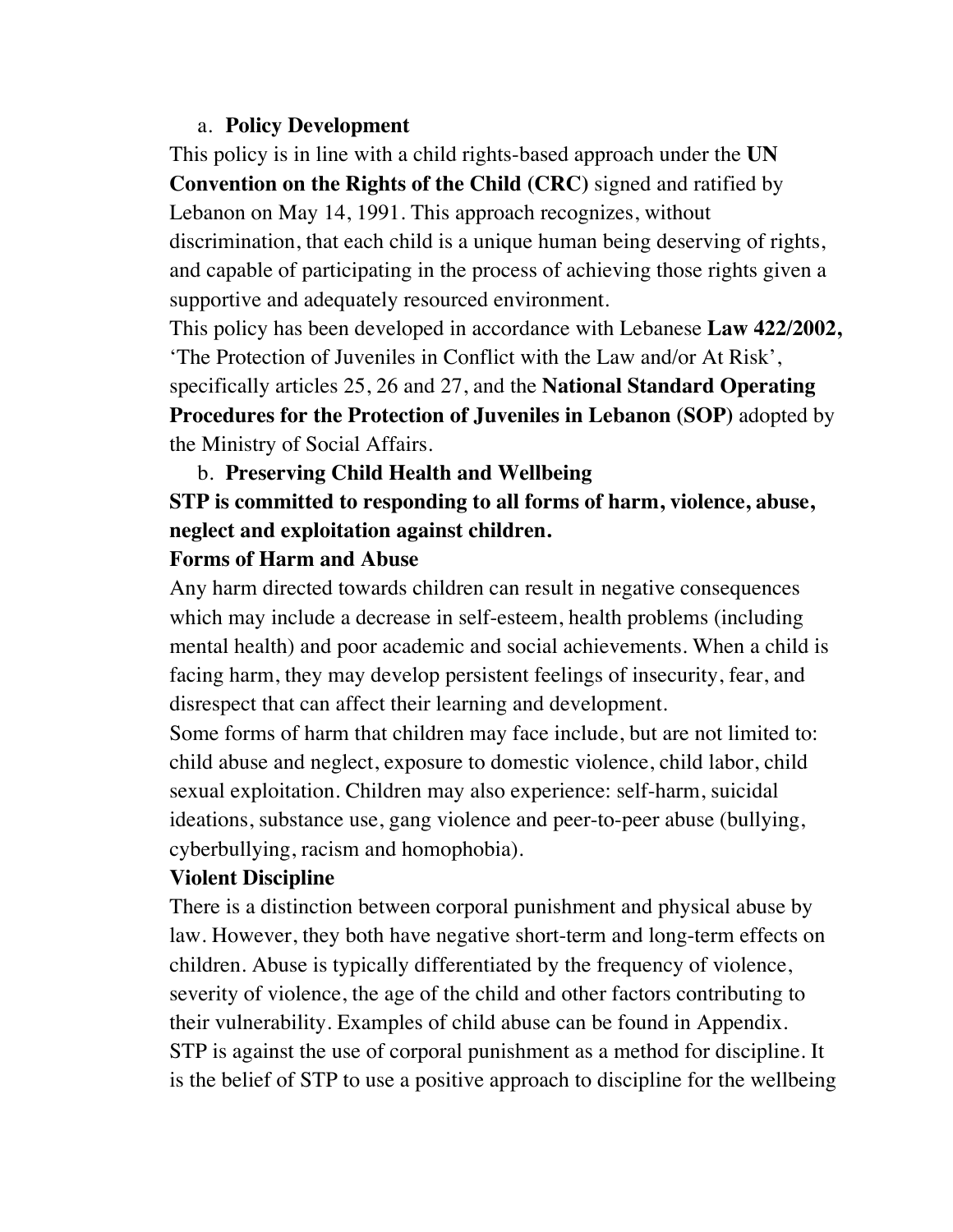and safety of children. Positive discipline is supported by international research and advocated for by international organizations including the WHO and UNICEF.

# **Child Abuse and Neglect**

This policy pays special attention to Child Abuse and Neglect as defined in Appendix.

All sources of harm mentioned in this section will be responded to via the referral procedure developed in this child protection policy.

# 5. **Child Protection Values**

STP fully believes in the responsibility of organizations in ensuring child safety and supporting child development in the community. The values outlined here are fundamental to the effective implementation of the CPP and should be considered in all actions taken related to children.

## a. **Child-Rights Approach**

The focus of all activities and meetings are meant to benefit children and ensure that they are able to live in dignity with all their rights guaranteed, including the right to a violence-free upbringing. This value is inclusive of the four core principles of the Convention on the Rights of the Child (CRC):

 $\blacktriangleright$  Non-discrimination in dealing with all children.

 $\blacktriangleright$  Best interests of the child as the primary consideration.

 $\blacktriangleright$  Right of children to life, survival and development.

 $\triangleq$  Right of children to express their views in all matters

affecting them.

# b. **Participation and Inclusion**

Involving children in their own protection is essential as they have their own perspective, can offer insight into issues they face and are best informed about their own situations.

## c. **Confidentiality**

The STP takes measures to ensure that any sensitive information is protected, and sensitive information is only shared when necessary to protect the child.

## d. **Transparency**

The STP will follow published, standardized policies and procedures, will openly admit to mistakes or any oversight, and, will respond to situations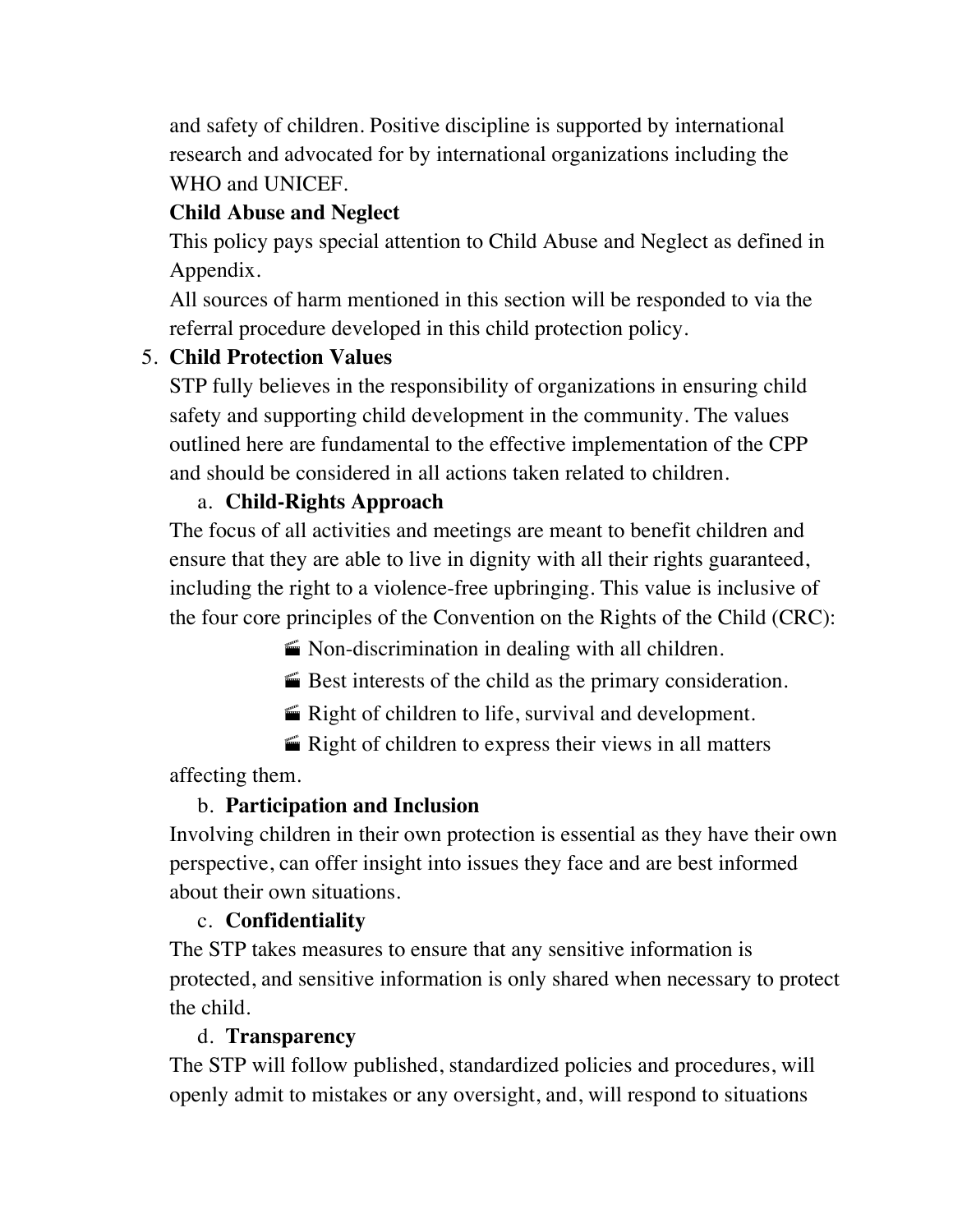appropriately.

## e. **Cooperation & Shared Responsibility**

Protecting children from harm is the collective responsibility of all community members including children, parents and members. The community can ensure the implementation of this policy and promote a safer environment via activities and programs implemented throughout the apostolic year. Ultimately, involving children in their own protection and encouraging cooperation among community members encourages the development of essential life skills associated with the reduced likelihood of child abuse and neglect.

## 6. **CP Structure and Responsibilities**

The term "community member" will be used to refer to members/managers, children, parent/guardian(s). The CPP, detailing all guidelines and procedures, is available to the public on the STP website. In this way, all community members are aware of the CPP, and understand the importance of compliance.

It is a shared responsibility for STP community members to know: STP's policies, values and standard practices, how to react to suspicions and disclosures of abuse, how to safely share concerns or disclosures as per the referral procedure.

## a. **Child Protection Responsibles**

The Child Protection Responsibles (CPR) are assigned for handling all witnessed or suspected cases of harm against a child. All sectors managers and all board members are CPR.

## **Responsibilities**

The CPRs' responsibilities are as follows:

- Know about the signs and symptoms of child abuse.
- Review in their meetings all the suspected cases.
- Understand and apply STP's referral procedure which includes taking the necessary reporting and informing procedures for cases assessed as imminent risk.

• Document reported concerns and cases of potential risk in a confidential log. Cases of immediate risk will be recorded in the reporting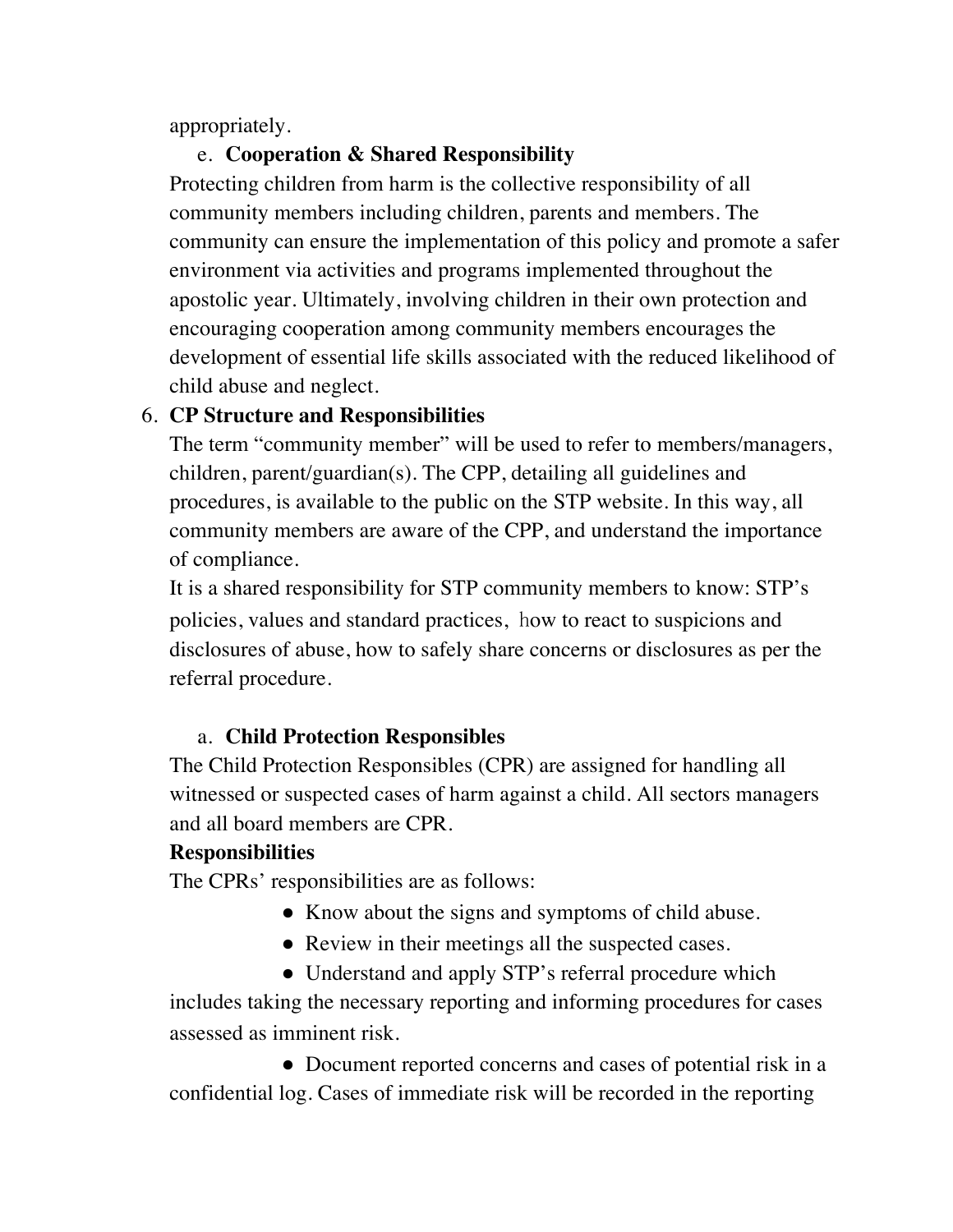form.

• Apply confidentiality and data protection procedures with all documents containing information about children - including password protecting soft copies and storing hard copies in a secure place.

• Ensure that the wishes and feelings of children are respected, especially before any measures are taken, to ensure their protection.

• Consult with child protection experts about reports, cases and potential interventions before acting on allegations assessed as imminent risk.

• Respect, and promote respect of, confidentiality and privacy

of children.

## **Continuous Development:**

• Ensure that all terms of the CPP are respected and applied by all community members.

• Develop guidelines and procedures, as required, for the effective implementation of the policy.

• Identify concerns or factors negatively affecting the wellbeing of children at STP.

● Review and revise the policy and its procedures annually.

## **Frequency of meetings:**

The minimum frequency of meetings is once per two weeks, or more as needed by the members, at which minutes of meeting should be taken and shared with members.

Confirmed or potential child abuse cases should be discussed in private, never in the meetings.

## b. **Members**

STP members have the following responsibilities:

- Abide by the STP Code of Conduct.
- Read, understand and sign a Declaration of Commitment to

the CPP after reading the policy.

● Attend a training to explain this document.

• Respect and apply the CPP and contribute to the promotion of a safe environment to improve outcomes for all children.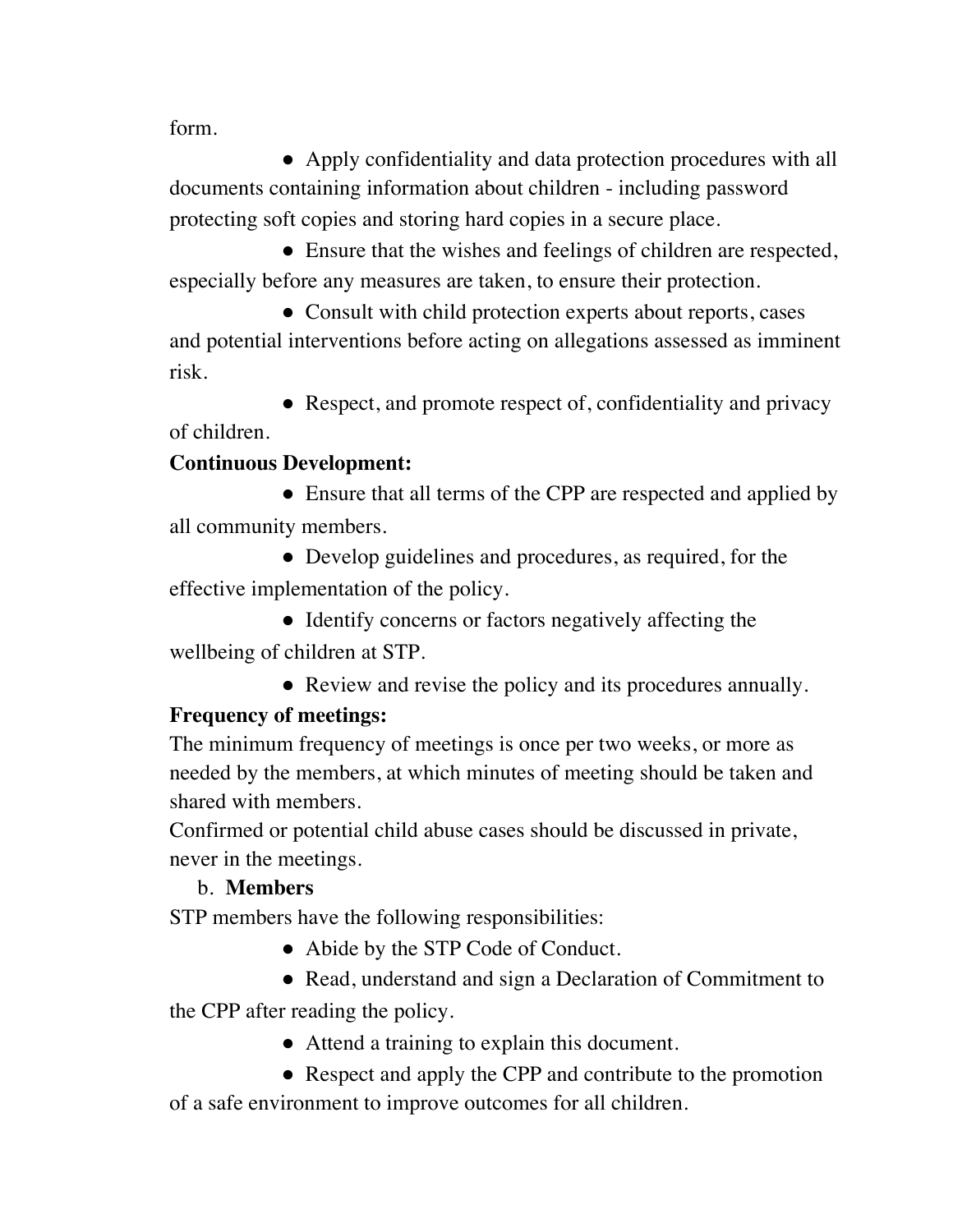• Report all witnessed and suspected cases of harm against a child. Reporting of a case should follow the Referral Procedure.

#### c. **Managers**

They have the additional responsibilities of:

• Following up on case management whenever a child is deemed to be in immediate danger and requires referral, and/or reporting and informing the relevant authorities.

• Meeting with parents in cases when harm is detected.

• Taking decisions concerning breaches to the CPP by any member of the STP.

• Allocating adequate time to discuss the CPP during meetings and training.

• Allocating resources for child protection activities.

#### d. **Children**

Children are expected to abide by STP's disciplinary policies and procedures that outline all acceptable practices expected from children. These practices include but are not limited to: STP's values and Child Code of Conduct. Child conduct is important in creating a healthy environment for children. The STP provides specific lessons focused on child protection themes to children. Children are encouraged to participate in further promoting child protection values through child-led activities and initiatives.

If a child is experiencing, or has knowledge of, an incident of violence or abuse they are encouraged to report this information to receive support.

#### e. **Parents/Guardians**

STP recognizes that families are the foundation of a healthy child and acknowledges that families can face challenges common to all. Accordingly, parent/guardian(s) will be invited to attend awareness sessions to support and engage families in understanding, participating and promoting the CPP. Additionally, parents/guardians can discuss their concerns regarding the wellbeing of children. Parents should also read and understand the CPP. It is encouraged that while reviewing the CPP, parents bring forward their questions and concerns to the CPR.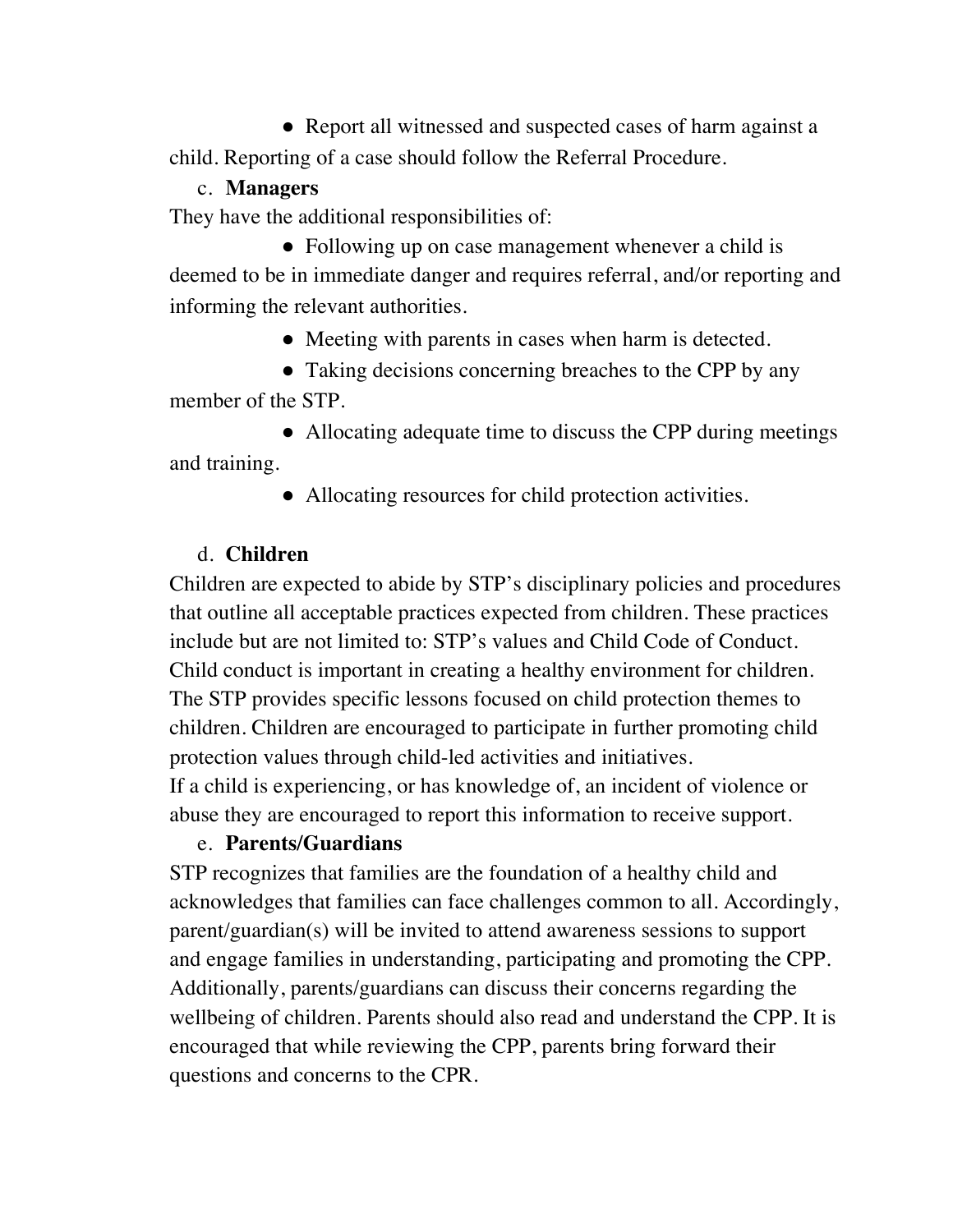#### 7. **Managing Referrals and Allegations**

All community members have the obligation to report cases of harm and abuse to the CPR. This is known as mandatory reporting. All community members have the right to report anonymously. All reports will be handled according to the Referral Procedure.

#### **a. Referral Procedure**

**-If it's a concern: the member will report as soon as possible to the manager**

**-If it's a sensitive information: the member will report immediately to the sector manager. The latter will assess if it is a potential risk he will handle it internally. If it is an imminent risk, the manager has to inform the Board immediately. The latter will take decisions to protect the child and inform the authorities.**

#### i. **Receiving Information**

A community member receives information that indicates, or confirms, that a child is experiencing abuse through: observing certain signs, receiving information indirectly, witnessing an incident or receiving a direct disclosure from a child. Whenever a community member has a reasonable suspicion that a child is experiencing any form of harm and abuse, it is their responsibility to report.

Suspicions should not be personally verified by the reporter; follow-up is done by a manager with utmost care to protect the child and reporter from harm. As such, a reasonable suspicion is sufficient for any community member to make a report.

#### ii. **Guidelines when receiving a disclosure:**

Children may approach a trusted adult to share an experience of abuse or harm. In the case that a child discloses an incident of abuse or harm to a community member, the adult should follow the guidelines listed below. The main aim of the conversation is to understand the basic facts (When, Where & Who), determine if the child is currently in danger and explain to the child that a referral is necessary to protect them from harm.

When talking to the child, the community member **should**:

- $\blacksquare$  Find a quiet place to talk to the child.
- $\blacktriangleright$  Stay calm and listen carefully.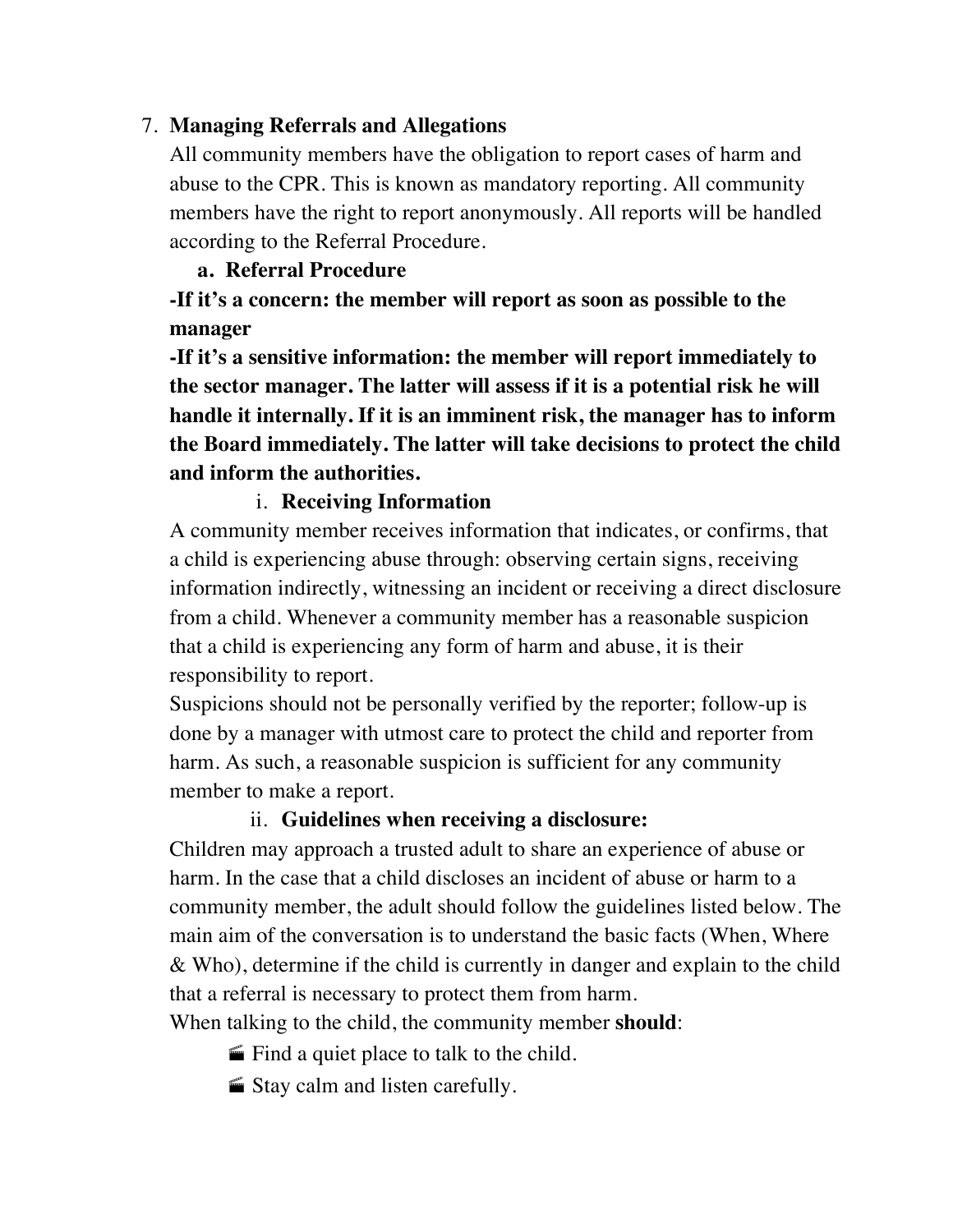$\blacktriangleright$  Respond with empathy and support.

 $\blacksquare$  Take the disclosure seriously.

• Clarify what the children's words/language mean and use their terms.

 $\blacktriangleright$  Avoid investigative and leading questions.

 $\blacksquare$  Limit questioning to critical information.

 $\blacktriangleright$  Reassure the child that he has done right by speaking up.

 $\blacktriangleright$  Reinforce the notion that the child has the right to be safe.

 $\blacktriangleright$  Be transparent about your obligation to report the information.

 $\blacksquare$  Clarify that the information will only be discussed with the CPR and the few adults that can provide support.

 $\blacktriangleright$  Take notes as soon as possible following the disclosure.

• Make the referral to the CPR following the referral procedure.

A community member receiving a disclosure **should not**:

 $\blacktriangleright$  Express shock or disbelief.

 $\blacktriangleright$  Attempt to determine if the allegation is valid or invalid.

 $\blacktriangle$  Ask leading, suggestive or unnecessary questions.

 $\triangle$  Ask 'yes/no' questions.

 $\blacktriangleright$  Make assumptions about the incident.

**Pressure a child to disclose information.** 

 $\blacktriangleright$  Ask 'why' in response to the information shared.

 $\blacksquare$  Shame the child.

 $\blacksquare$  Call the child's parents.

 $\blacktriangleright$  Promise to keep the reported incident a secret.

 $\blacktriangleright$  Lecture the child or blame them in any way.

 $\blacktriangle$  Give the child advice about how to deal with the situation.

• Convey anger or impatience if the child is not ready to discuss the incident.

Situations that place a child in imminent danger must be immediately reported to the CPR.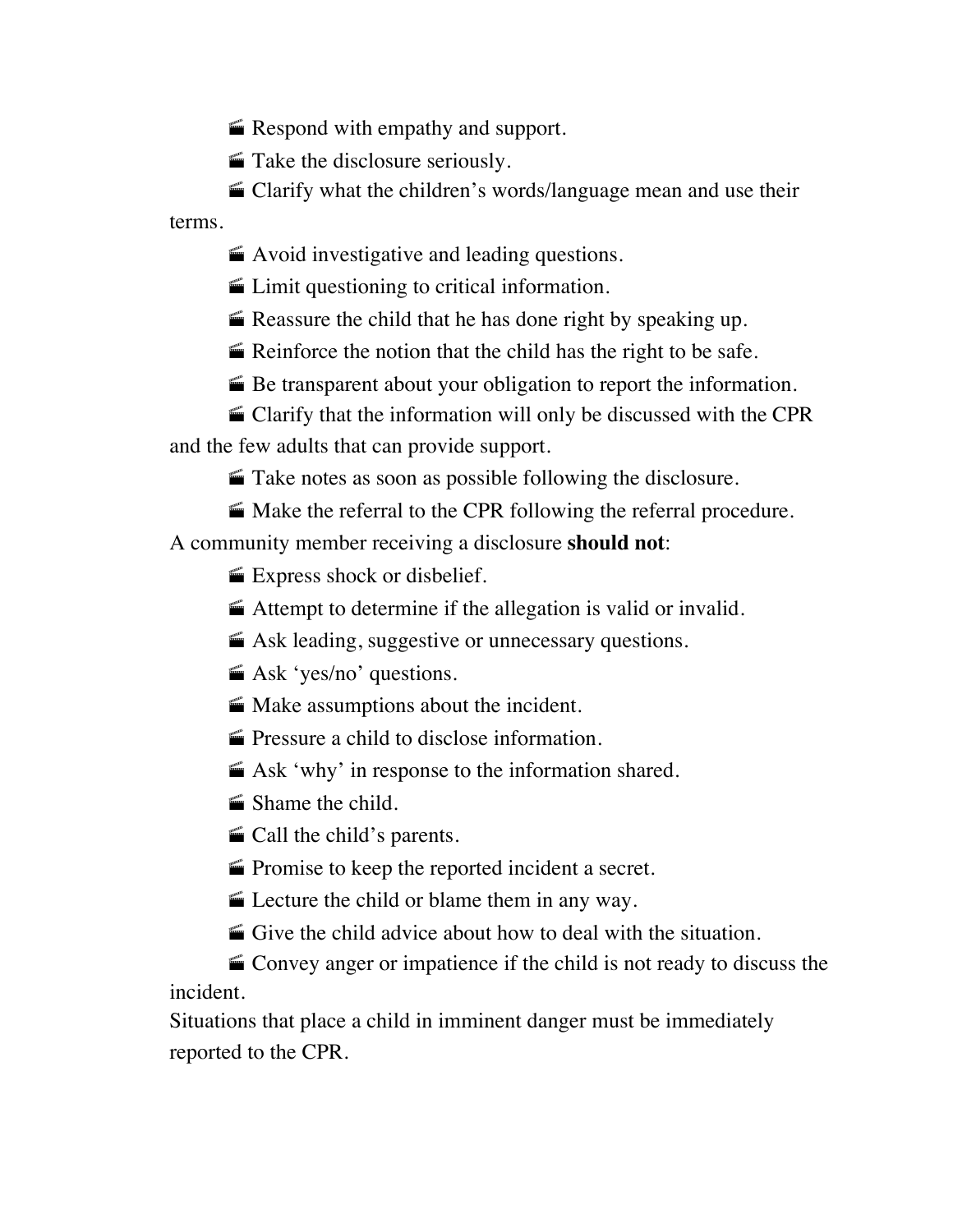#### b. **Reporting**

Before a community member decides who to report to, they should always consider the best interest of the child. This includes considering the child's safety, preserving the confidentiality of information and considering who is in the best position to intervene to support the child.

i. **Type of Information Sensitive information vs Concern** In order to simplify the pathway for community members and to differentiate between responses, there will be a distinction between sensitive information and a concern. If at any point the community member is unsure who they should tell, they must go directly to the CPR or sector manager.

## 1. **Sensitive information**

## **Definition**:

This is when a community member obtains information through a disclosure by a child about an incident of harm or abuse that the child experienced within the organization or outside the organization. It could also be an incident that the community member witnessed. This type of information will usually be sufficient to show that the child is **in danger** or was involved in an incident where he/she was **harmed**. It is private information that should be restricted to the least number of people as possible.

## **Reporting Procedure**:

If a community member receives sensitive information through a disclosure by a child, then they should report it directly to a CPR in order to protect confidentiality. For example, if a child discusses harm to themselves or domestic violence, then this information should be passed on to a CPR, as it is private. The CPR will inform a board member with necessary details in order to respect the privacy of the child. Communication is done on a "needto-know basis" in such cases where the details of an incident are shared only when necessary for intervention and to protect the child's wellbeing.

#### 2. **Concern**

# **Definition**:

This is when a community member has noticed a change in the child's behavior or any indicators that they believe, independently or cumulatively, indicate that the child is being exposed to harm. It is usually general and non-specific information.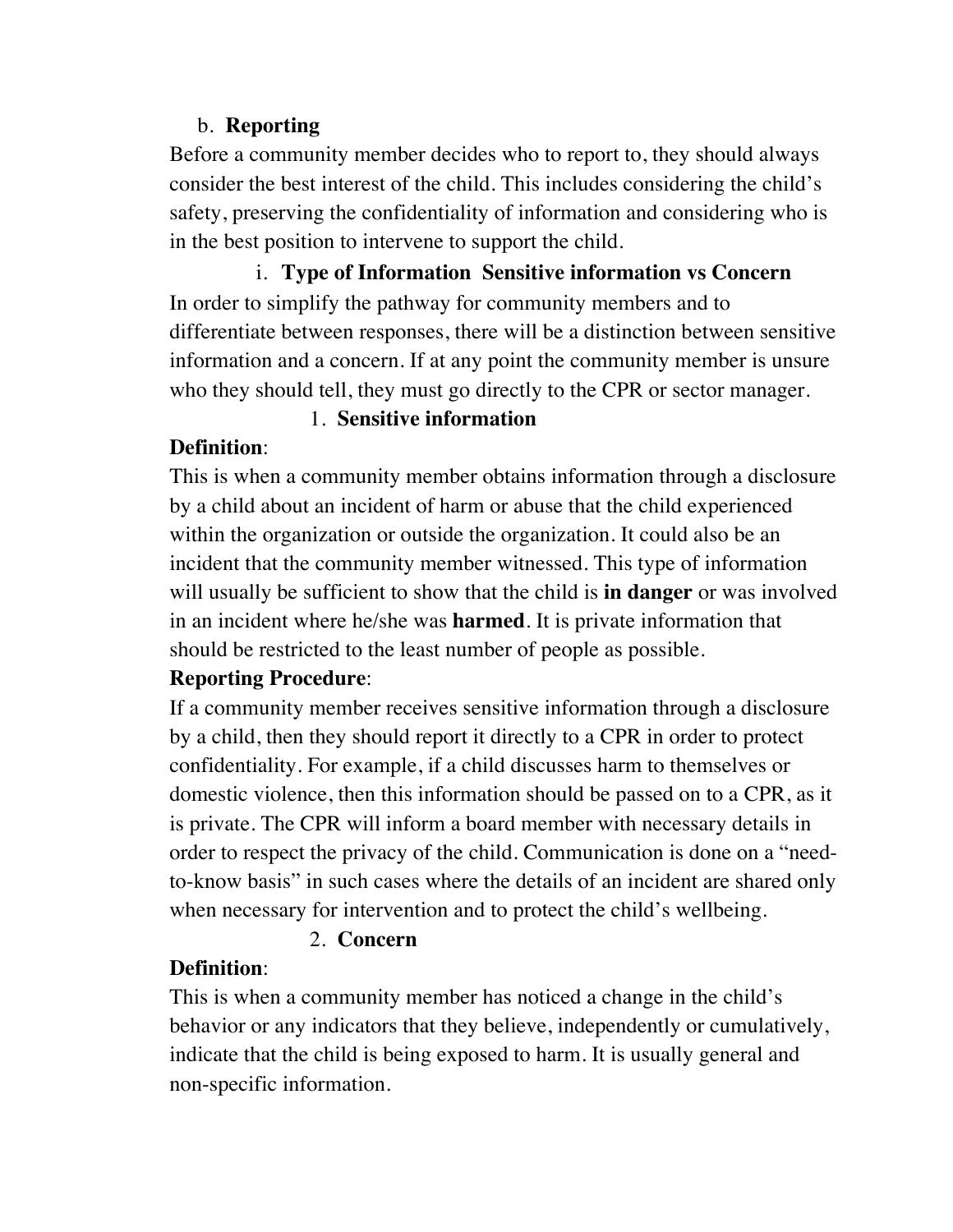#### **Reporting Procedure**:

In this case, the member should refer to a sector manager and discuss the sign(s) directly with him. Signs may include, but are not limited to, suspicious bruising or a change in behavior. Standards of confidentiality must be maintained at all times.

#### 3. **Uncertainty:**

If a community member is unsure of the correct response, then the incident should be reported directly to the sector manager in order to preserve confidentiality.

#### ii. **Reporting Timeline**

As a general rule: report IMMEDIATELY. Imminent risk is when the child is in immediate danger (e.g. a direct disclosure of sexual abuse). When unsure, the community member should report immediately to the CPR.

#### iii. **Communication with the CPR**

Reports to the CPR must be done in person or over the phone. The community member may choose to write down notes to ensure that he does not miss out any details however these must be destroyed once the information is delivered. Any sensitive information about a child should not be emailed.

#### iv. **Allegations against CPR:**

In case there are any concerns or suspicions about the conduct of the CPR, then the concerned community member should report directly to the board of STP.

#### c. **Responding**

#### i. **Responding to a Concern**

Once a community member reports a concern to a sector manager, the latter can provide support. The sector manager or a board member can contact parents when necessary.

#### ii. **Responding to Sensitive Information**

#### a. **Assessment & Documentation**

When the CPR receives information about a disclosure or if a child is referred to the CPR, the CPR must record and assess the available information. At this stage, the main aim is to identify the risk level without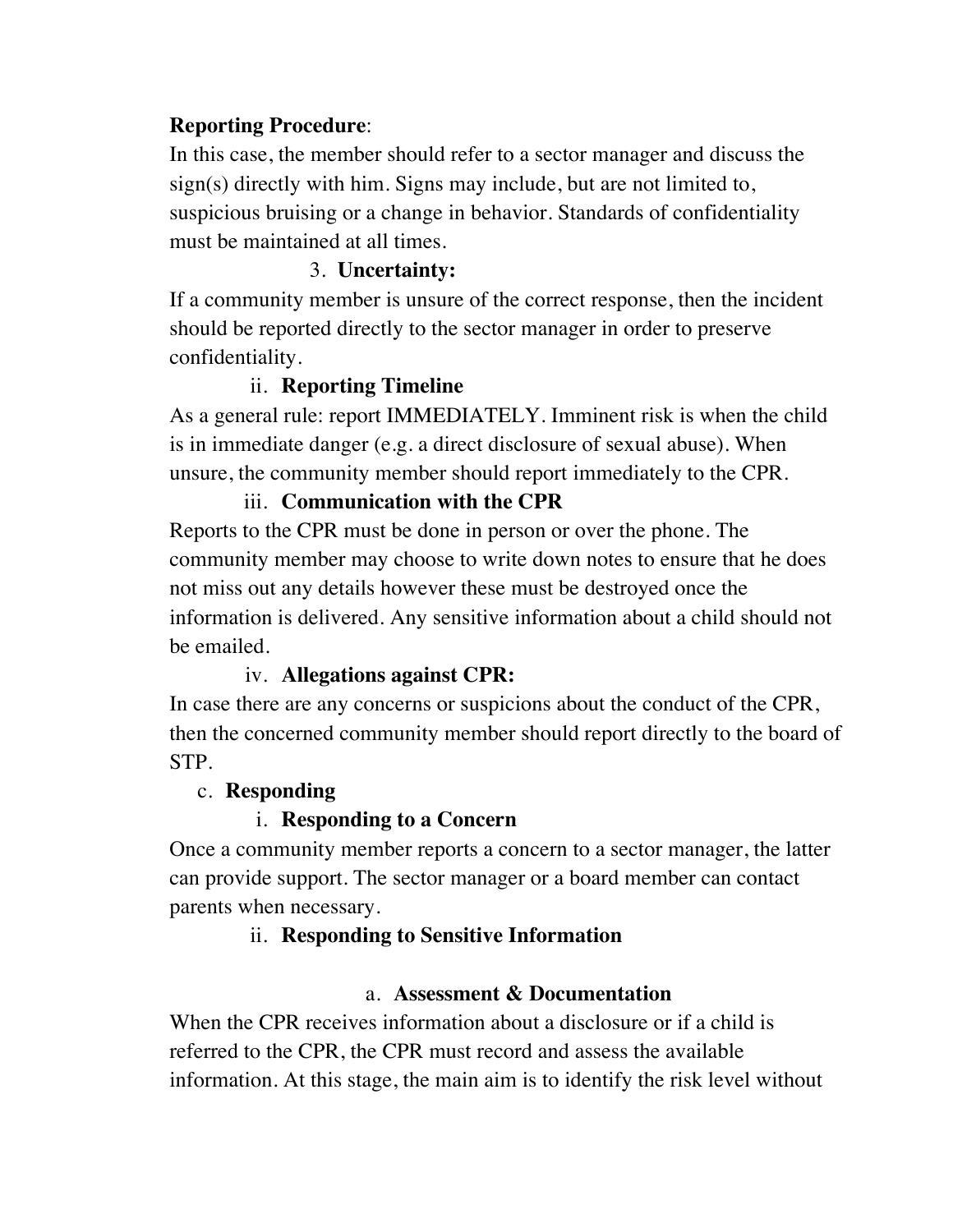compromising the safety and wellbeing of the child. The incident should be described to the CPR with the necessary details and the CPR should ensure that information about any child remains confidential; sharing on a "need-toknow basis" and storing information securely. The CPR may need to meet with the relevant community member for more information when possible. Once sufficient information is collected, the CPR will assess the severity of the case to determine if the child is facing imminent risk or potential risk. Depending on the risk level, the response will differ as described below and in the section on managing allegations that outlines the organization's possible responses according to the source of harm.

The CPR will have to respond AS SOON AS POSSIBLE to *potential risk*  and to respond IMMEDIATELY to **imminent risk**.

#### b. **Action Plan**

Once all information is collected from the primary source and relevant community members, the CPR inform the Board members to discuss the best course of action.

After consultation, possible responses may include one or more of the following:

#### i. **For Potential Risk**

• Developing an internal action plan and monitoring the child. If more concerns are detected or if sensitive information becomes apparent leading to an increased level of risk, the CPR can seek further support.

● A risk may be initially characterized as a 'potential risk' but upon investigation, or monitoring, become an 'imminent risk' which will then require a shift in response.

• Meeting with parent(s) to discuss concerns.

• Referring the child or family to a psychologist, inside or outside the STP.

#### ii. **For Imminent Risk**

• In coordination with the board of STP, refer to a CP organization, the 'Union for the Protection of Infants in Lebanon' (UPEL) or the Ministry of Social Affairs (MoSA).

• For allegations against non-community members where the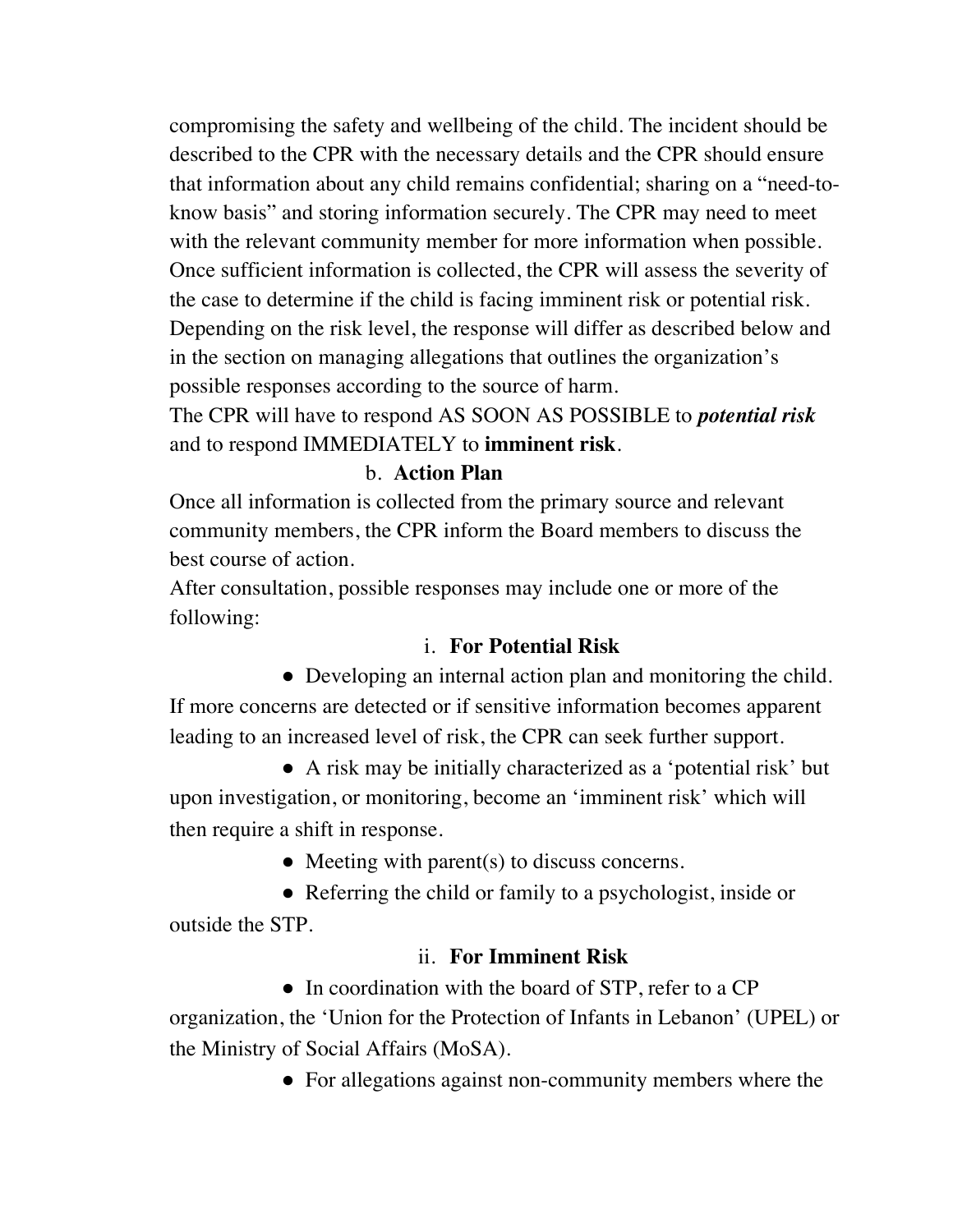alleged abuse occurred outside of STP grounds, the CPR will consult and/or refer to a child protection agency and will not attempt to intervene.

#### d. **Confidentiality**

All information relating to child abuse shared by children should be treated as confidential and, therefore, should not be discussed outside of the context of the reporting procedure. Any conversations between community member(s) and the CPR should not be discussed with anyone else. The CPR should inform the community member that the report was received and is being followed up on. The CPR must not share subsequent details about the child with the community member but rather, generally, reassure them that the child is being followed up on.

#### e. **After a Report is Made**

The CPR will inform the reporter that the case is being followed-up. Depending on the situation, the CPR may ask for more information from the reporter and may provide recommendations about how to deal with the child.

When a community member is in further contact with a child that has disclosed sensitive information to them, they should:

 $\blacktriangleright$  Act normally with the child.

 $\blacktriangleright$  Avoid mentioning sensitive details in any way in front of others.

 $\blacktriangleright$  Ensure the child's inclusion in the STP community as much as possible.

 $\blacktriangleright$  Preserve the confidentiality of the child.

· Use positive reinforcement to support positive behaviors and highlight the strengths of the child.

 $\triangleq$  Listen to the child if he/she wishes to discuss his feelings or the incident.

Report to the CPR.

#### 8. **Types of Allegations and Responses**

Allegations of abuse will always be taken seriously and will be investigated before any actions or decisions are taken. There are no legal or organizational ramifications for allegations investigated and identified as "false" unless there is evidence that the reporter has deliberately given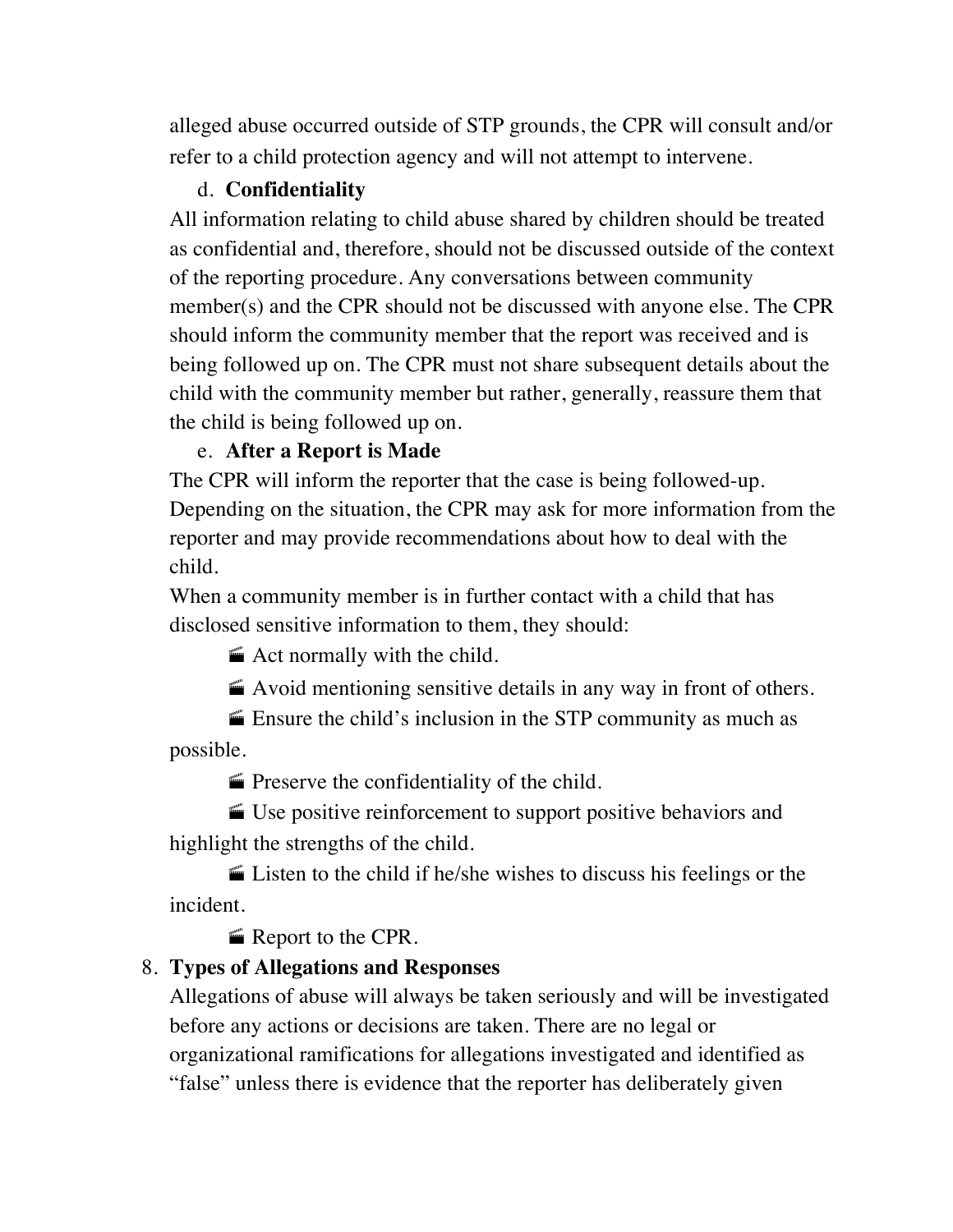misleading information. It is the ethical duty for all those that observe or doubt a case of abuse to report it to the CPR. In this section, the possible internal responses to allegations of potential risk, differentiated by the source of alleged harm, are outlined.

As stated in previous sections, when a child is in imminent risk, the CPR and the board have a legal obligation to report the incident to a judicial authority as expressed in Law 422/2002 and as per the CPR referral procedure. The administration is encouraged to seek support from a CP organization, especially when deciding whether or not to report an incident.

#### a. **Child - Child**

When inappropriate behavior occurs during STP meetings or missions, it will be reported to one of the board members, and the president of STP shall then determine the possible responses including:

- Counseling.
- Referral to inside or outside psychologist.
- Verbal Warnings.
- Written warnings.
- Suspension or dismissal in some cases.

STP believes that counseling is an integral part of responding to child misconduct.

## **Bullying and inappropriate behaviors**:

*Bullying at STP can compromise the wellbeing of a child and negatively affect their development. Therefore, it will be taken with utmost seriousness, as it is a source of harm for children and repetitive cases may be signs of child abuse. The long-term effects of bullying can be extremely harmful. Therefore, early detection and supporting all those involved is essential. When there are cases of bullying or inappropriate behavior by children towards other children, community member should report to the mission manager. The latter should keep note and inform the CPR when necessary*.

#### b. **Child – Members/Managers**

When an allegation is raised against a member/manager, the STP board will be informed and proceed to promptly investigate the evidence available in order to determine the best response. The investigation procedure should ensure a transparent, fair investigation.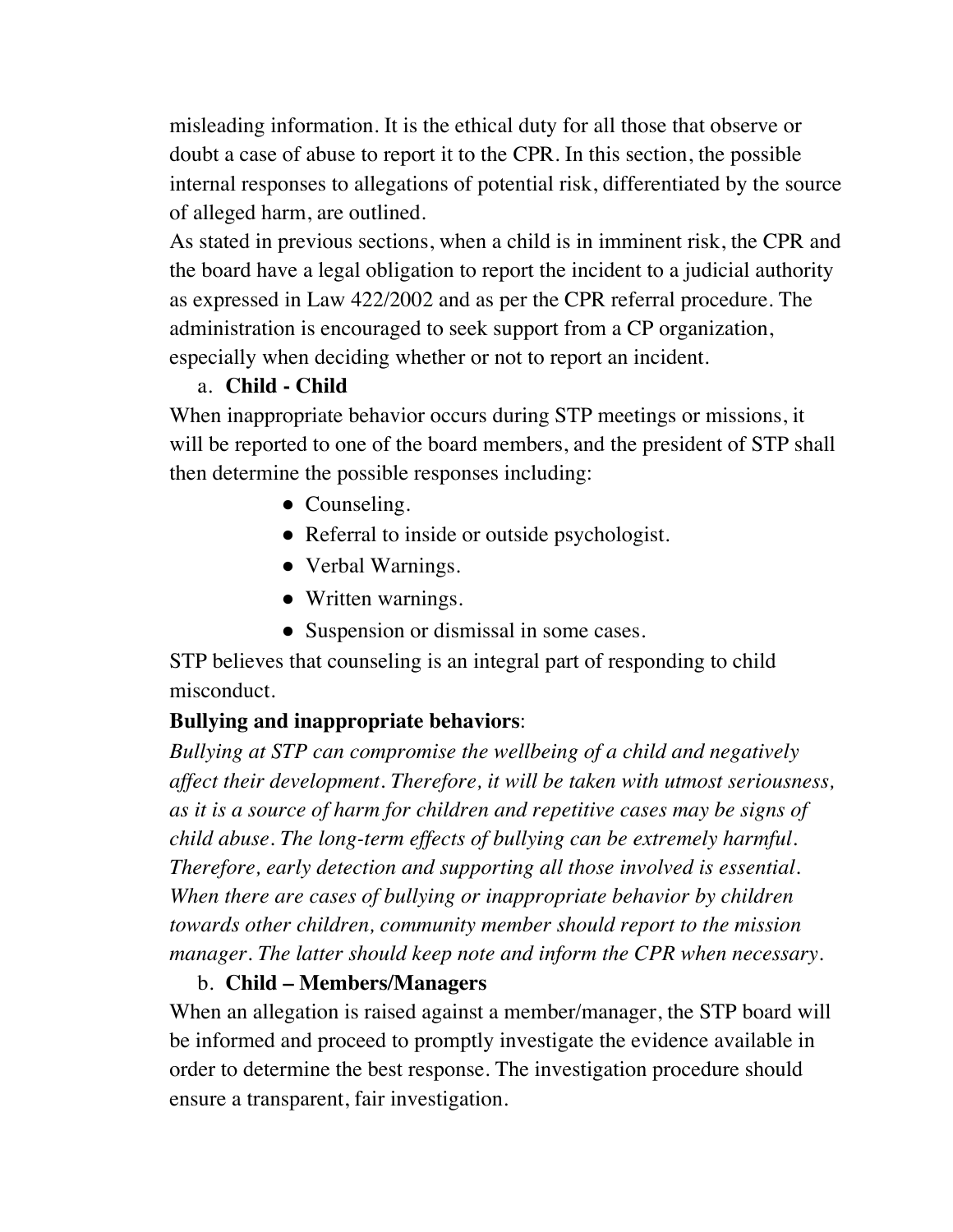Certain infringements will be handled internally. Therefore, in such cases, such incidents will follow the STP's regulations and policy to determine the correct response, in coordination with a child protection agency if needed, which may include:

- Warning
- Return to work conditional on seeking psychological support e.g. anger management
- Suspension
- Dismissal

For more serious incidents a formal investigation should be conducted by the STP board. During the investigation, the STP board will protect the privacy of member/manager until circumstances are clarified and a formal decision is taken. Depending on the circumstances and accusation, the accused may receive a temporary suspension pending the findings of the investigation. The internal investigation should be concluded fairly and promptly. The alleged victim and his/her parents have the right to be told about the findings of the investigation.

## c. **Child-Parent**

When the source of alleged harm is a parent, the CPR will assess the level of risk, consult with the board and determine the appropriate courses of action. STP can only work with the family when the defined risk is considered "potential risk" and when there is low risk of harm to the child. Possible responses may include counseling, parental guidance, or referrals to partner organizations. If contacting the parents will put the child at risk of harm, then the CPR should contact a CP organization.

When support is needed, it is recommended to consult with a CP organization before approaching parents in order to guide a safe approach while providing information on possible services.

#### 9. **Supporting our Community Members**

Our aim is to create a culture where support can be requested by all members of STP through connected and organized networks. Children, parent/guardian(s) and members/managers should communicate with the board to identify needs, issues and requests that will be discussed internally and, when possible, liaised to relevant organizations.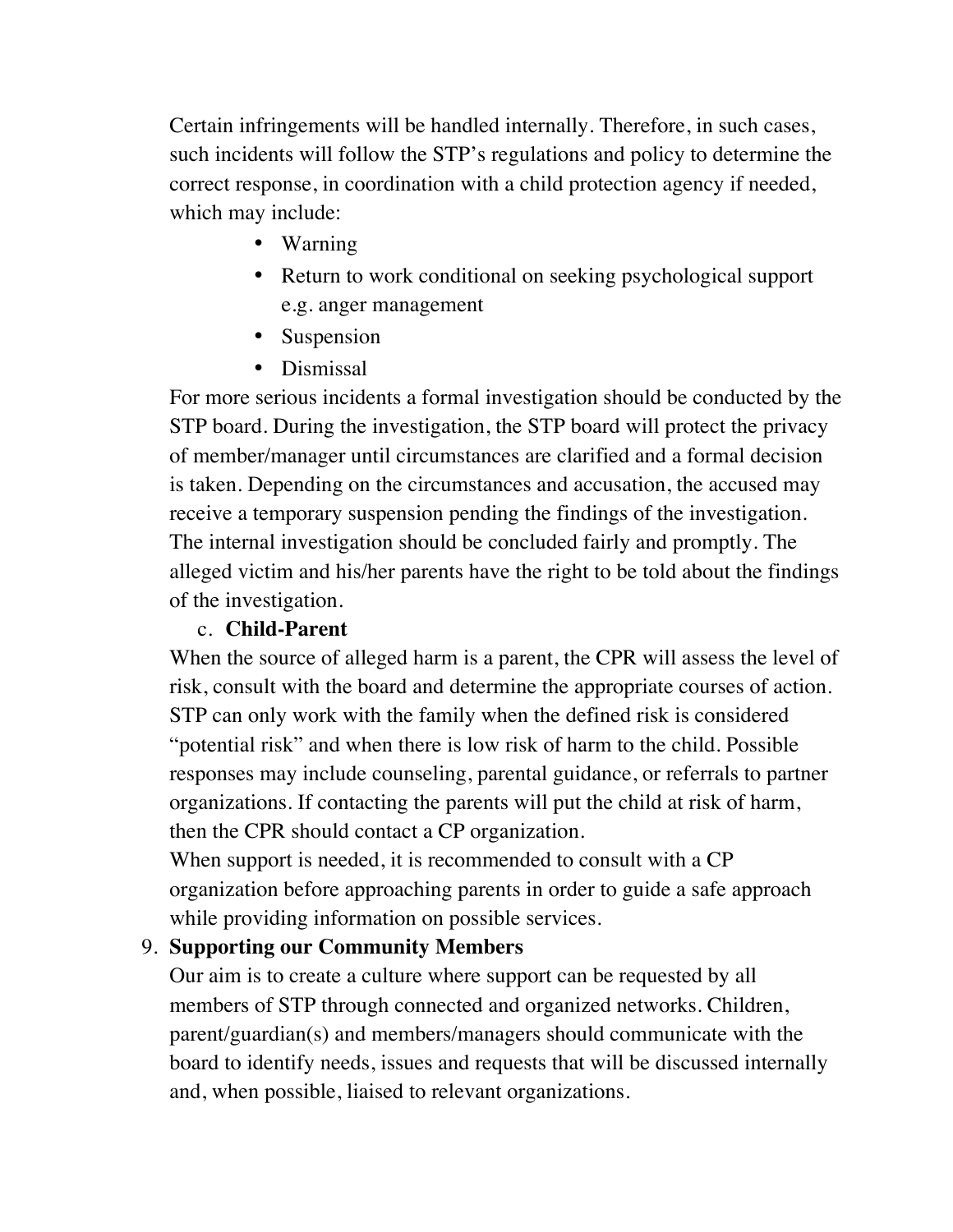Further, STP recognizes that members/managers and/or community members who become involved with a case of child harm may find the situation stressful and upsetting. The members/managers can discuss potential supportive strategies with the board of STP.

#### 10.**Confidentiality**

#### **a. Data Protection and Storing Information**

STP is well aware that all matters relating to child protection and safeguarding are confidential. Accordingly, any records that contain sensitive information about a child will be stored using strict confidentiality. This includes information on how to password protect soft copies and clear guidelines on storage of hard copies.

#### **b. Need-to-know basis**

Information will be shared with least number of individuals who are able to respond to protect the child. Accordingly, the CPR will only disclose information about a child to other members/managers and/or an authority on a need-to-know basis only.

#### **c. Consent before sharing information**

A child will be informed, consulted when possible, before any action is taken to protect their well-being, for instance before contacting their parents. In some situations, information may be shared against the will of a child, in which case, the CPR will explain to the child the necessity of reporting; the priority is always protecting the child and other children from harm.

#### **d. Mandatory Reporting**

For cases of harm against children, all members/managers must be aware that the professional secrecy is lifted when informing/reporting (law 422, art. 26 and 23).

#### **e. Protecting Sensitive Information**

Spreading rumors about incidents or sharing details about cases constitute a serious break in confidentiality and would be referred to the president of STP for appropriate action. All community members are expected to protect information and limit its spread at all times and in all situations.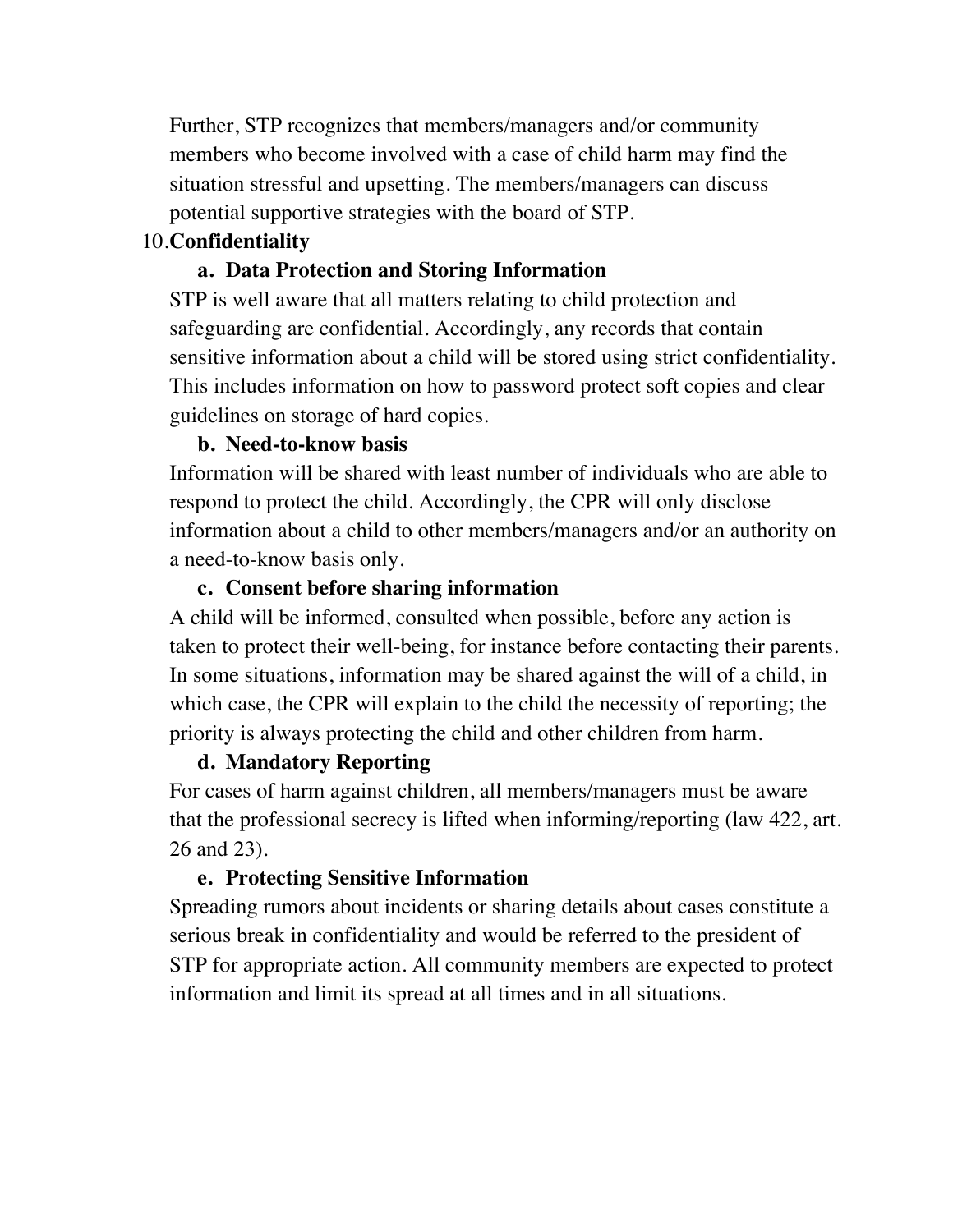#### 11.**CPR Characteristics:**

A CPR, usually a sector manager or a mission manager, should:

- Understand and abide by good behavioral ethics
- Demonstrate good communication skills
- Be a full timer for accessibility whenever needed
- Experience and/or relevant training on child protection and

working with children.

# 12.**Declaration of Commitment to the Child Protection Policy**

Declaration of commitment to the 'Child Protection Policy' I, the undersigned (Full name) ........................................................................, having read and understood the principles and basic standards of the Child Protection Policy for STP, agree to implement the policy throughout the time I am affiliated with STP.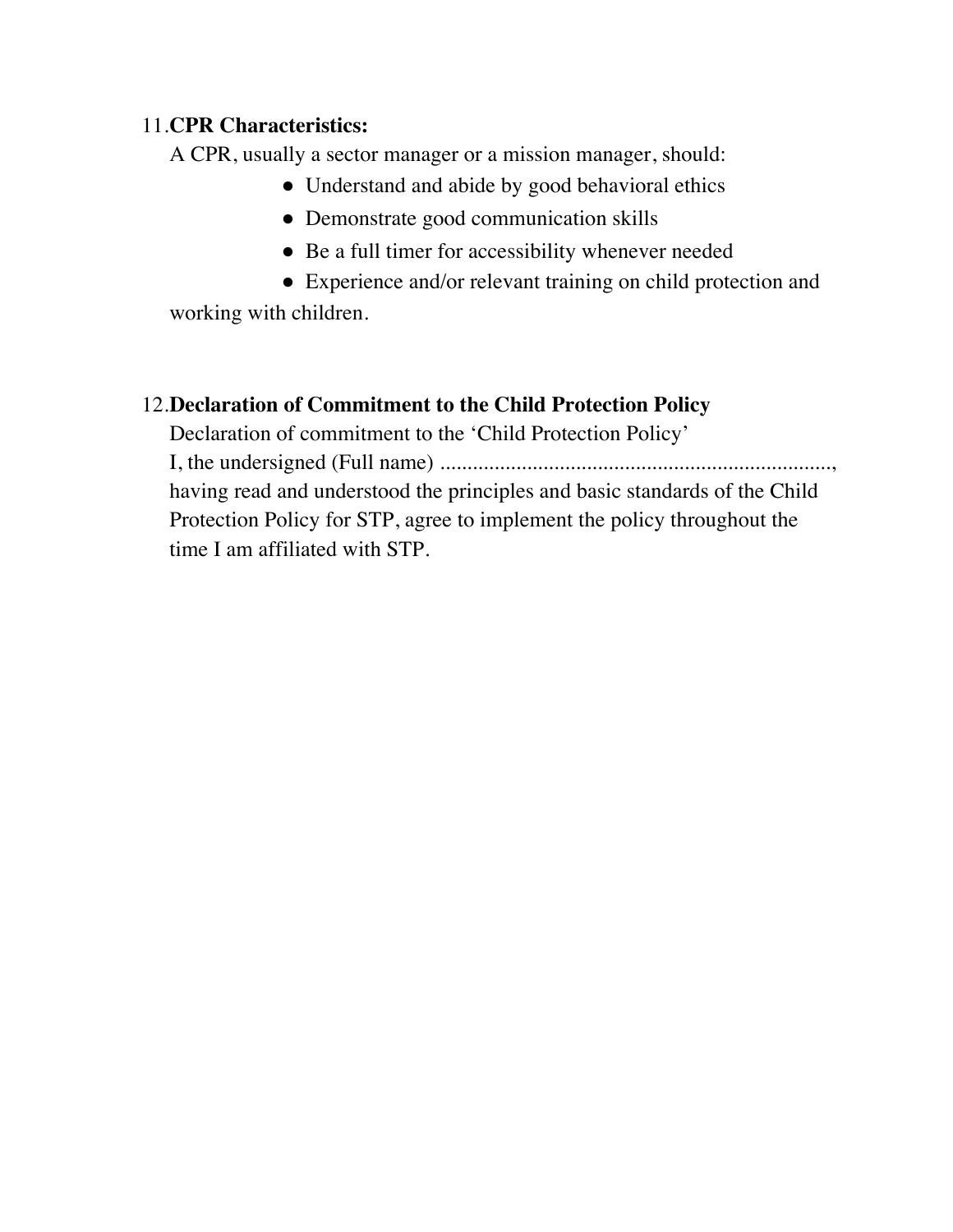#### 13.**Appendices**

## **Appendix 1:**

## **Acronyms and Definitions**

## **Acronyms:**

**CPP-** Child Protection Policy

**SOP-** Standard Operating Procedures for the protection of juveniles in Lebanon

**CPR-** Child Protection Responsible

**CRC-** [United Nations] Convention on the Rights of the Child

**MoSA-** Ministry of Social Affairs

## **Definitions**

**Child** For the purposes of this document, a "child" is defined as anyone under the age of 18, in line with the **UN Convention on the Rights of the** 

## **Child and Lebanese Law 422**.

## **Child Protection**

Organized efforts to protect children from violence, abuse, neglect and exploitation.

# **Child Abuse and Neglect**

Refers to all forms of physical and emotional ill treatment, sexual abuse, neglect, and exploitation that results in actual or potential harm to the child's health, development or dignity.

## **Child Physical Abuse**

Non-accidental physical injury to the child often resulting in physical impairment of the child. Examples include striking, kicking, burning, shaking or biting the child.

## **Child Sexual Abuse**

Exposing a child to sexual content or engaging them in sexual acts, usually by an adult or an older child with power or control over the victim. Sexual exploitation is defined as a subtype of sexual abuse.

## **Child Psychological Abuse**

Injury to the psychological capacity or emotional stability of the child as evidenced by an observable change in behavior, emotional response, or cognition.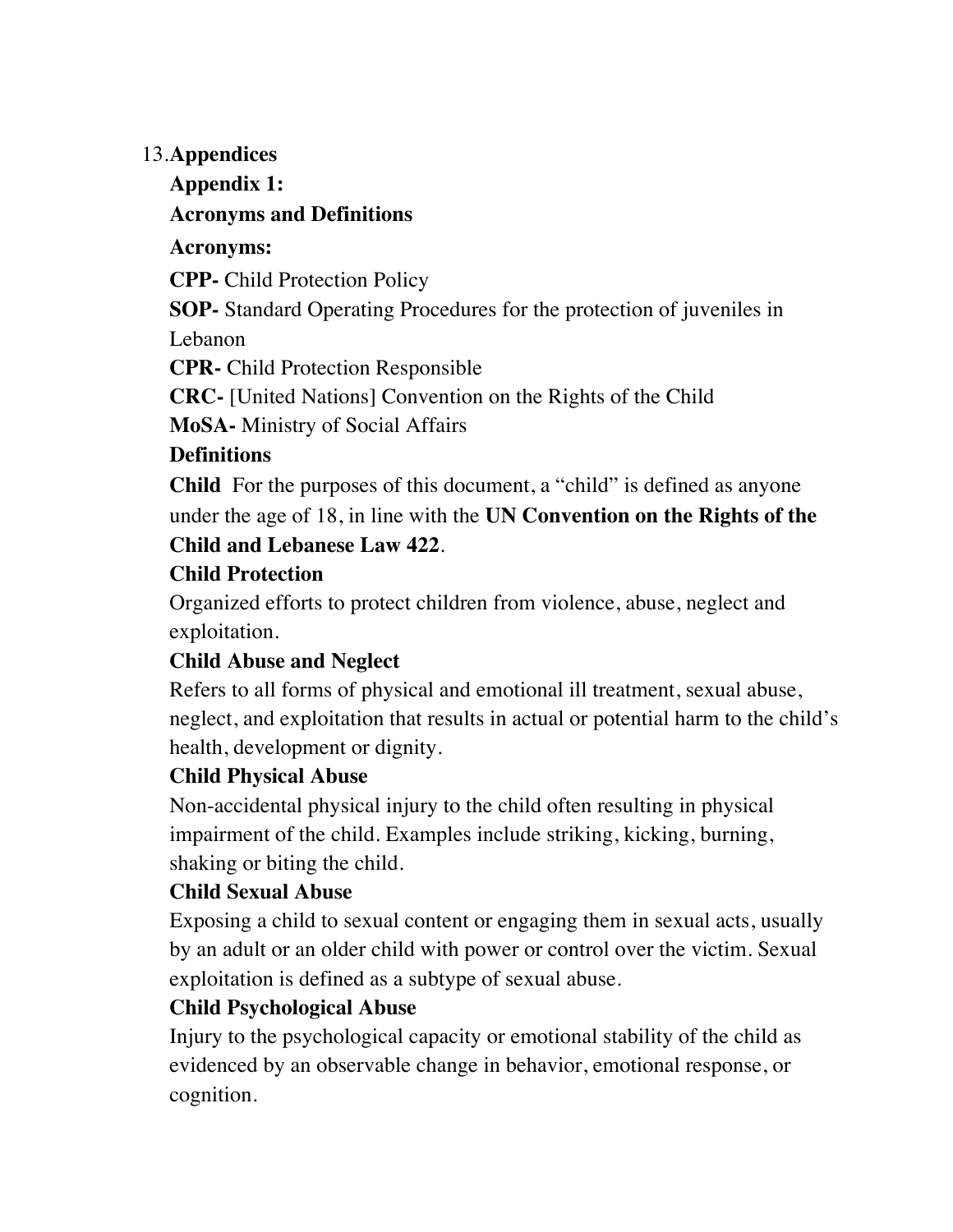## **Child Neglect**

The failure of a caregiver – regardless of resources and income - to provide needed food, clothing, shelter, medical care, education, emotional support or supervision to the degree that the child's health, safety, and wellbeing are threatened with harm.

## **Inappropriate Behavior of Children towards Other Children**

This encompasses any inappropriate behaviors or misconduct that negatively affect children and result in disciplinary sanctions. Bullying has been highlighted in the definition below as it is a common form.

## **Bullying**

The recurrent use of intimidation or coercion unto a peer. This behavior is characterized by the existence of a power imbalance, hostile intent and recurrent behavior.

## **Concern (Reporting Procedure)**

This is when a member/manager notices a change in the child's behavior or any indicators that they believe, independently or cumulatively, suggest that the child is being exposed to harm.

## **Sensitive Information (Reporting Procedure)**

This is when a member/manager obtains information through a disclosure about an incident of abuse that the child experienced within the organization or outside of the organization. It could also be an incident that the member/manager witnessed. This type of information will usually be sufficient to show that the child is in danger or was involved in an incident where he/she was harmed.

#### **Imminent Risk**

All forms of abuse, threats or other circumstances endangering the safety and development of a child that require immediate judicial measures to prevent serious harm. (Standard Operating Procedures for the protection of juveniles in Lebanon– SOP)

#### **Potential Risk**

Threats that can affect the development and safety of a child but do not require immediate judicial measures. (Standard Operating Procedures for the protection of juveniles in Lebanon– SOP)

## **Appendix 2:**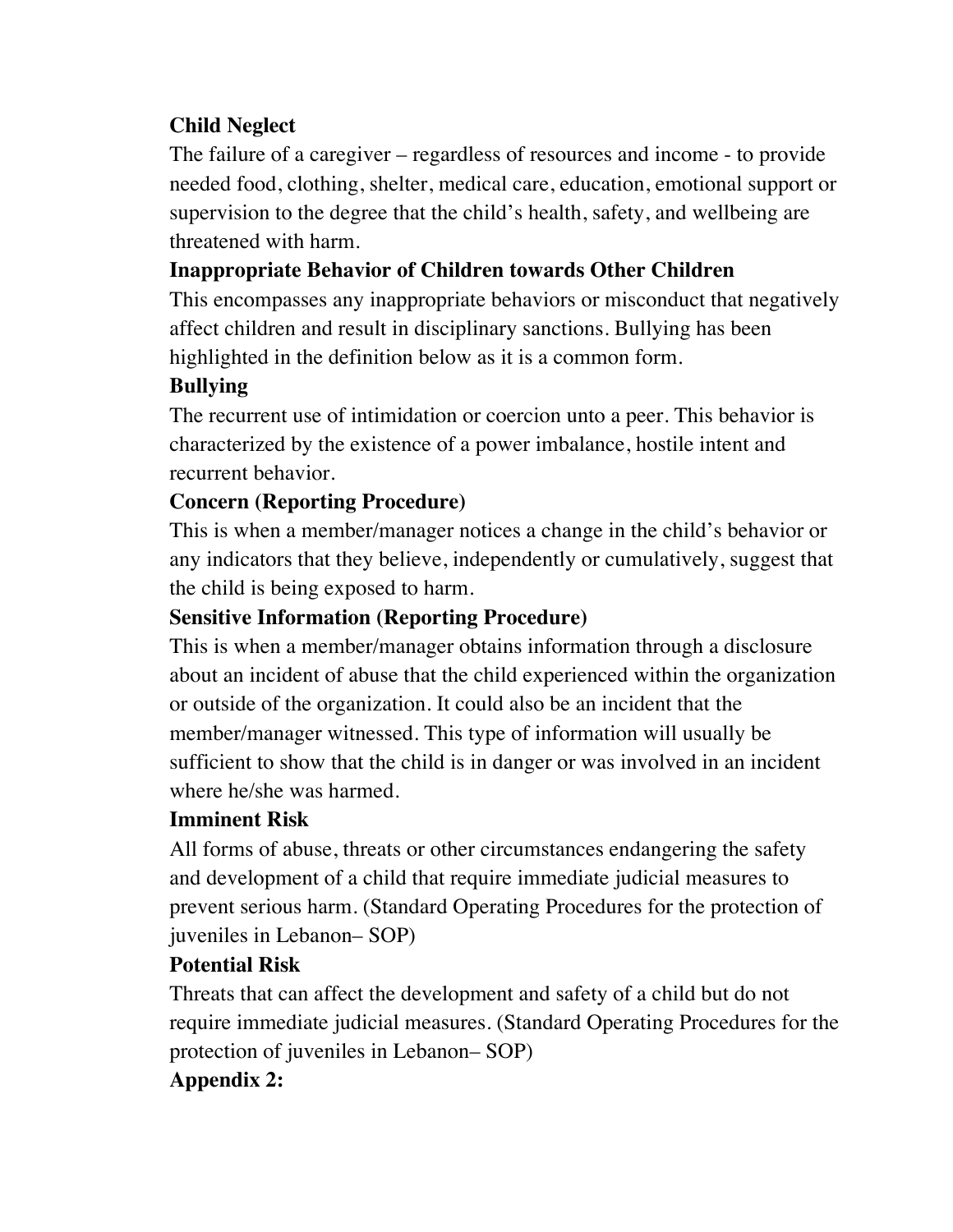#### **Types, Forms and Indicators of Child Abuse**

Identification is a key factor in responding to child abuse and neglect. Due to the time they spend with children, STP members have the opportunity to observe the behaviors of children in a variety settings and circumstances and identify potential indicators of child abuse. A single indicator is usually insufficient to prove that abuse is taking place. However, the repetition of an indicator or a combination of indicators should alert member/manager to the possibility of abuse. Moreover, the same signs may be indicative of more than one type of abuse. This list is not all-inclusive and can be used as a guide only.

*Remember: As a STP member, your role is not to investigate suspected abuse. Your role is to convey your suspicions and concerns to the CPR, directly or indirectly, who will assess the suspicions/report to the proper authorities.*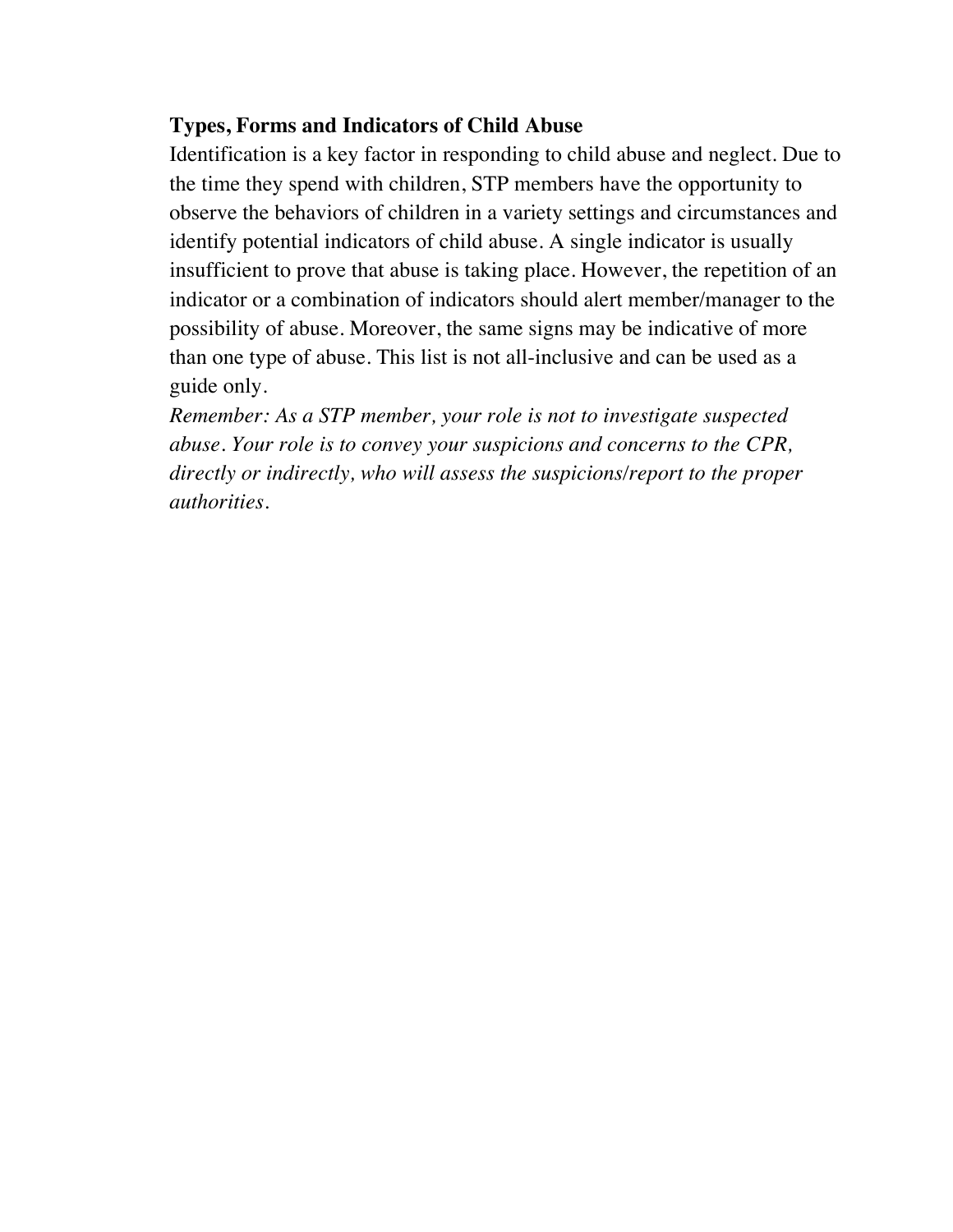| <b>Physical Abuse</b>                                                                                                                                                                                                                                                                                                                                                                                          |                                                                                                                                                                                                                                                                                                                                                                                                                                                                                                                                                                                                                                                                                                                                                                                                                                                                                                                                                                                                              |                                                                                                                                                                                                                                                                                                                                                                                                                                                                                                                                                                                                                                                                                                                                                                                                                                                                                                                                 |  |  |  |
|----------------------------------------------------------------------------------------------------------------------------------------------------------------------------------------------------------------------------------------------------------------------------------------------------------------------------------------------------------------------------------------------------------------|--------------------------------------------------------------------------------------------------------------------------------------------------------------------------------------------------------------------------------------------------------------------------------------------------------------------------------------------------------------------------------------------------------------------------------------------------------------------------------------------------------------------------------------------------------------------------------------------------------------------------------------------------------------------------------------------------------------------------------------------------------------------------------------------------------------------------------------------------------------------------------------------------------------------------------------------------------------------------------------------------------------|---------------------------------------------------------------------------------------------------------------------------------------------------------------------------------------------------------------------------------------------------------------------------------------------------------------------------------------------------------------------------------------------------------------------------------------------------------------------------------------------------------------------------------------------------------------------------------------------------------------------------------------------------------------------------------------------------------------------------------------------------------------------------------------------------------------------------------------------------------------------------------------------------------------------------------|--|--|--|
| <b>Forms</b>                                                                                                                                                                                                                                                                                                                                                                                                   | <b>Physical Indicators</b>                                                                                                                                                                                                                                                                                                                                                                                                                                                                                                                                                                                                                                                                                                                                                                                                                                                                                                                                                                                   | <b>Behavioral Indicators</b>                                                                                                                                                                                                                                                                                                                                                                                                                                                                                                                                                                                                                                                                                                                                                                                                                                                                                                    |  |  |  |
| Assault: slapping, hitting,<br>scratching, biting,<br>punching, kicking,<br>grabbing by the neck<br>Violent handling: shoving,<br>pulling & dragging<br>Choking/smothering<br><b>Burning</b><br>Shaking a young child (0 to<br>3 years old)<br>Severe corporal<br>punishment<br>Assault with an object or<br>weapon<br>Causing an injury that<br>results in hospitalization<br>Holding captive (or<br>hostage) | Unexplained bruises and welts: on<br>face, lips, mouth, eyes, torso,<br>back, buttocks, thighs<br>Bruises in various stages of healing<br>clustered, forming regular<br>patterns marks reflecting the<br>shape of the article used to inflict<br>the injury (i.e., electric cord, belt<br>buckle) regularly appear after<br>school absences, weekends, or<br>vacations<br>Unexplained burns: cigar,<br>٠<br>cigarette burns, especially on<br>soles, palms, back or buttocks<br>immersion burns (sock-like, glove-<br>like or doughnut-shaped)<br>patterned like electric burner,<br>iron, etc. rope burns on arms, legs,<br>neck, or torso<br>Unexplained fractures: to skull,<br>nose, facial structure in various<br>states of healing, multiple or spiral<br>fractures<br>Unexplained lacerations or<br>٠<br>abrasions: to face, mouth, lips,<br>gums, eyes, torso, arms, back,<br>buttocks, thighs to external<br>genitalia, human bite marks, bald<br>spots<br>Untreated medical or dental<br>problems | Apprehensive when<br>other children cry<br>Behavioral extremes,<br>such as aggressiveness,<br>withdrawal, or being<br>overly compliant<br>Afraid to go home (or to<br>go to a specific location)<br>Reports injury by<br>caretaker<br>Complains of soreness<br>and moves awkwardly<br>Self-harm and violent<br>behavior towards others<br>٠<br>Wears clothing that<br>covers body and is not<br>appropriate for the<br>weather<br>Chronic runaway<br>(especially adolescents)<br>$\bullet$<br>Uncomfortable with<br>physical contact or touch<br>$\bullet$<br>Seems frightened of<br>parents<br>and caregivers (or of a<br>particular adult)<br>Apt to seek affection<br>from any adult<br>Decline in school<br>performance<br>Fear of making mistakes<br>for fear of being harmed<br>(which could lead to<br>behaviors such as not<br>submitting classwork)<br>Hyper vigilant<br>Gives implausible<br>explanations of injuries |  |  |  |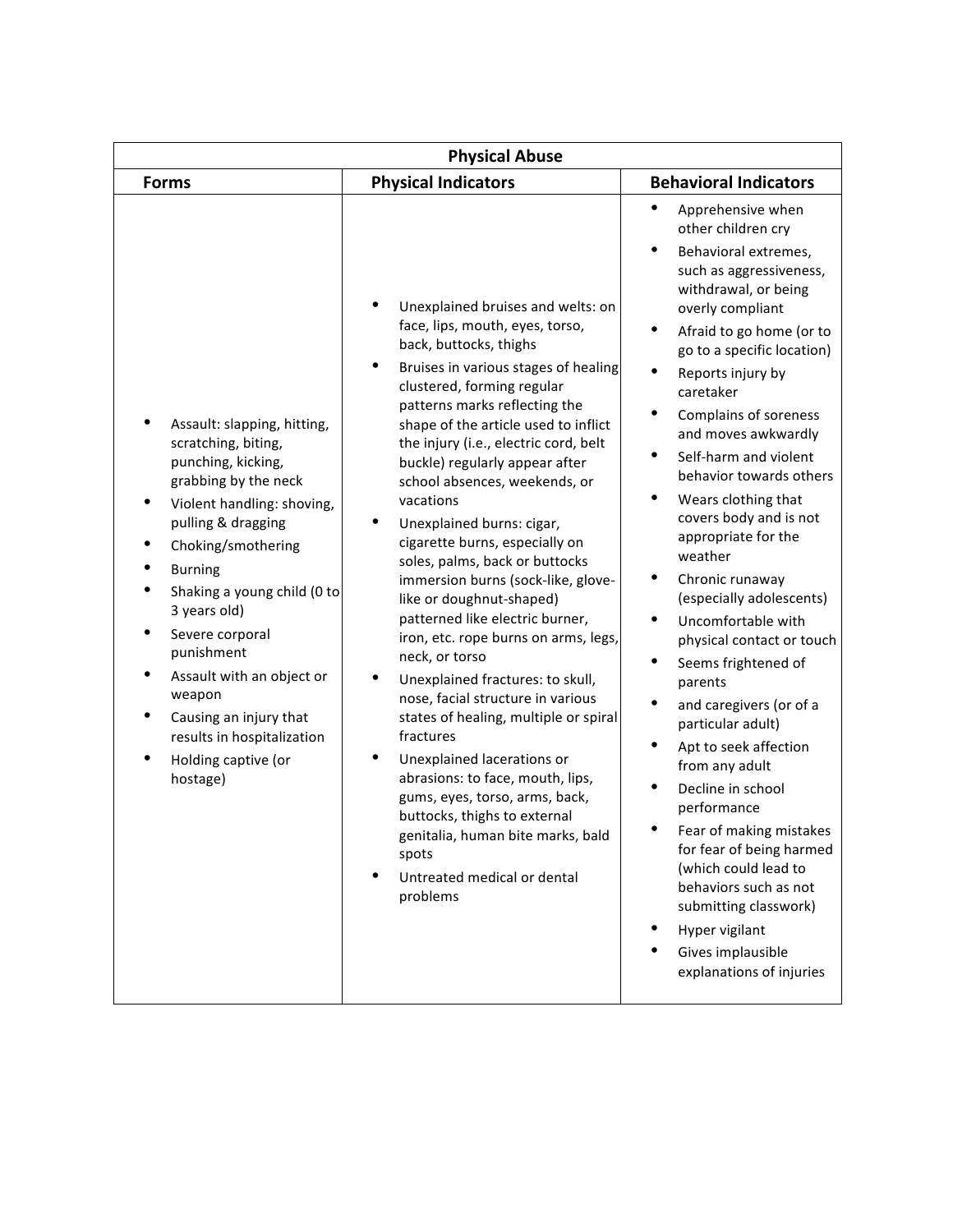| <b>Psychological Abuse</b>                                                                                                                                                                                                                                                                                                                                                                                                                                                                                                                                                                                                                                                                                                                                                                                                                                                                                                                                                                                                                                                                                                                                                                                                                                                                                                                                                                                                                                                                                                                                                                                                                                                                                                                                                                                                                                                                                                                                                                                     |                                                                                                                                                                                                                                                                                           |                                                                                                                                                                                                                                                                                                                                                                                                                                                                                                                                                                                                                                                                                                                                                                                                                                                               |  |  |  |
|----------------------------------------------------------------------------------------------------------------------------------------------------------------------------------------------------------------------------------------------------------------------------------------------------------------------------------------------------------------------------------------------------------------------------------------------------------------------------------------------------------------------------------------------------------------------------------------------------------------------------------------------------------------------------------------------------------------------------------------------------------------------------------------------------------------------------------------------------------------------------------------------------------------------------------------------------------------------------------------------------------------------------------------------------------------------------------------------------------------------------------------------------------------------------------------------------------------------------------------------------------------------------------------------------------------------------------------------------------------------------------------------------------------------------------------------------------------------------------------------------------------------------------------------------------------------------------------------------------------------------------------------------------------------------------------------------------------------------------------------------------------------------------------------------------------------------------------------------------------------------------------------------------------------------------------------------------------------------------------------------------------|-------------------------------------------------------------------------------------------------------------------------------------------------------------------------------------------------------------------------------------------------------------------------------------------|---------------------------------------------------------------------------------------------------------------------------------------------------------------------------------------------------------------------------------------------------------------------------------------------------------------------------------------------------------------------------------------------------------------------------------------------------------------------------------------------------------------------------------------------------------------------------------------------------------------------------------------------------------------------------------------------------------------------------------------------------------------------------------------------------------------------------------------------------------------|--|--|--|
| <b>Forms</b>                                                                                                                                                                                                                                                                                                                                                                                                                                                                                                                                                                                                                                                                                                                                                                                                                                                                                                                                                                                                                                                                                                                                                                                                                                                                                                                                                                                                                                                                                                                                                                                                                                                                                                                                                                                                                                                                                                                                                                                                   | <b>Physical</b><br><b>Indicators</b>                                                                                                                                                                                                                                                      | <b>Behavioral Indicators</b>                                                                                                                                                                                                                                                                                                                                                                                                                                                                                                                                                                                                                                                                                                                                                                                                                                  |  |  |  |
| Belittling, degrading and other nonphysical<br>forms of hostile or rejecting treatment of child<br>$\bullet$<br>Shaming and/or ridiculing the child, including<br>the child's physical, psychological and<br>behavioral characteristics<br>Consistently singling out one child to criticize<br>and punish, to perform most of the household<br>chores, or to receive fewer rewards<br><b>Public humiliation</b><br>Restricting, interfering with or directly<br>undermining the child's important relationships<br>(e.g., restricting a child's communication with<br>his/her other parent, making frequent<br>derogatory comments about other parents,<br>placing the child in a loyalty conflict by making<br>the child unnecessarily choose to have a<br>relationship with one parent or the other,<br>blaming the child for family problems etc.)<br>Manipulation (e.g., inducing guilt, fostering<br>anxiety, threatening withdrawal of love)<br>Failing to express affection, caring, and love for<br>the child and showing little or no emotion in<br>interactions with the child<br>Threatening to abandon or abandoning the<br>child<br>Unrealistic expectations with threat of loss,<br>harm, or danger if they are not met<br>٠<br>Demonstrating a pattern of negativity or<br>hostility toward the child (e.g. the caregiver<br>screams at the children that they can never do<br>anything right)<br>Threatening or perpetrating violence against<br>the child or against a child's loved ones or<br>objects, including domestic/intimate partner<br>violence observable by the child<br>٠<br>Using fear or intimidation as a method of<br>disciplining.<br>Thwarting the child's developing sense of<br>٠<br>maturity and responsibility (e.g. infantilizing the<br>child).<br>Allowing little or no opportunity or support for<br>child's views, feelings, and wishes<br>Exposing the child to extreme, unpredictable,<br>and/or inappropriate behavior (e.g. drug use in<br>front of the child) | Loss of<br>previously<br>acquired<br>developmental<br>skills such as<br>regression in<br>toilet training<br>$\bullet$<br>Failure to thrive<br>i.e. low weight<br>for the child's<br>age (especially in<br>infants)<br>Headaches or<br>stomach aches<br>with no medical<br>cause<br>Ulcers | Habit disorders<br>(sucking, biting,<br>rocking, etc.)<br><b>Conduct disorders</b><br>(oppositional,<br>defiant, antisocial,<br>destructive, etc.)<br>Sleep disorders<br>Eating disorders<br>Inhibition of play<br>Overly adaptive<br>behavior:<br>inappropriately<br>adult-like or<br>inappropriately<br>infantile<br>Speech disorders<br>Loss of self-<br>confidence or self-<br>esteem<br>Depression, anxiety<br>and suicidal thoughts<br>and behaviors<br>Social withdrawal or<br>a loss of interest or<br>enthusiasm<br>Desperately seeks<br>affection<br>Avoidance of certain<br>situations, such as<br>refusing to go to<br>school or ride the bus<br>A decrease in school<br>performance or loss<br>of interest in school<br>Delinquent behavior<br>(especially<br>adolescents)<br>Drug and/or alcohol<br>abuse<br>Risky sexual behavior<br>Self-harm |  |  |  |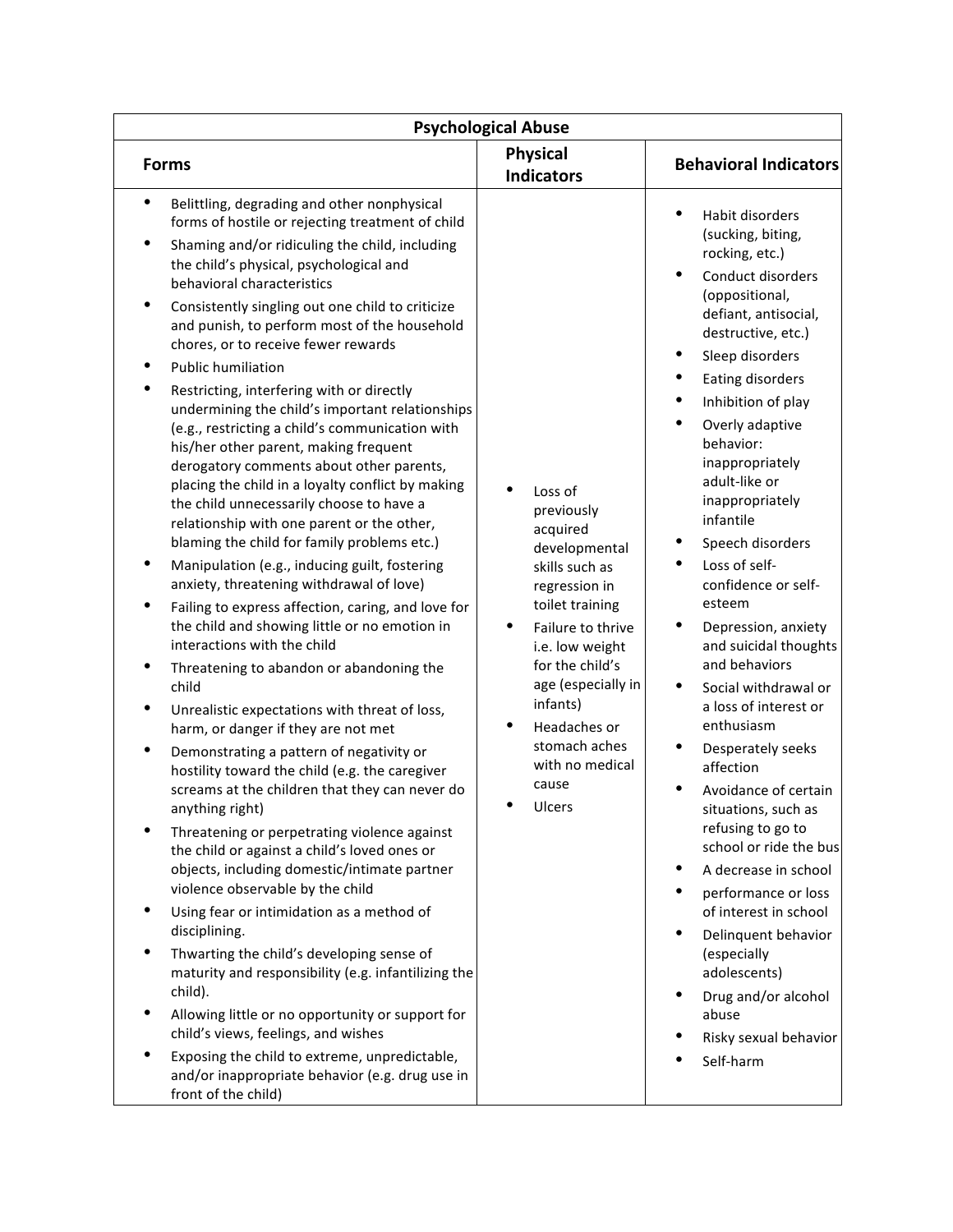| <b>Sexual Abuse</b>                                                                                                                                                                                                                                                                                                                                                                                                                                                                                                                                                                                                                                                                                                                                                                                                                                                                                              |                                                                                                                                                                                                                                                                                                                                                                                                                                                                                                                                                                                                                                                                                                                                                                                                                                |                                                                                                                                                                                                                                                                                                                                                                                                                                                                                                                                                                                                                                                                                                                                                                                                                                                                                                                                                                                                                                                                                                                      |  |  |  |
|------------------------------------------------------------------------------------------------------------------------------------------------------------------------------------------------------------------------------------------------------------------------------------------------------------------------------------------------------------------------------------------------------------------------------------------------------------------------------------------------------------------------------------------------------------------------------------------------------------------------------------------------------------------------------------------------------------------------------------------------------------------------------------------------------------------------------------------------------------------------------------------------------------------|--------------------------------------------------------------------------------------------------------------------------------------------------------------------------------------------------------------------------------------------------------------------------------------------------------------------------------------------------------------------------------------------------------------------------------------------------------------------------------------------------------------------------------------------------------------------------------------------------------------------------------------------------------------------------------------------------------------------------------------------------------------------------------------------------------------------------------|----------------------------------------------------------------------------------------------------------------------------------------------------------------------------------------------------------------------------------------------------------------------------------------------------------------------------------------------------------------------------------------------------------------------------------------------------------------------------------------------------------------------------------------------------------------------------------------------------------------------------------------------------------------------------------------------------------------------------------------------------------------------------------------------------------------------------------------------------------------------------------------------------------------------------------------------------------------------------------------------------------------------------------------------------------------------------------------------------------------------|--|--|--|
| <b>Forms</b>                                                                                                                                                                                                                                                                                                                                                                                                                                                                                                                                                                                                                                                                                                                                                                                                                                                                                                     | <b>Physical Indicators</b>                                                                                                                                                                                                                                                                                                                                                                                                                                                                                                                                                                                                                                                                                                                                                                                                     | <b>Behavioral Indicators</b>                                                                                                                                                                                                                                                                                                                                                                                                                                                                                                                                                                                                                                                                                                                                                                                                                                                                                                                                                                                                                                                                                         |  |  |  |
| Making a child take<br>their clothes off or<br>taking off one's clothes<br>in front of a child<br>Fondling of child's<br>genitals or breasts<br>Masturbation in the<br>presence of a child or<br>forcing the child to<br>masturbate<br>Discussing sex explicitly<br>in front of a child<br>Exposing a child to<br>sexual acts<br>Forcing or encouraging<br>a child to take part in<br>sexual activity<br>Sexual acts of any kind<br>with a child, including<br>vaginal, oral, or anal<br>sex<br>Vaginal or anal<br>penetration by a penis,<br>finger or any other<br>object<br>Sexually exploiting a<br>child for money, power<br>or status<br>Exposing the child to or<br>involving the child in<br>pornography<br>Producing, owning, or<br>sharing pornographic<br>images or movies of<br>children<br>Any other sexual<br>conduct that is harmful<br>to a child's mental,<br>emotional, or physical<br>welfare | Difficulty in walking or<br>sitting<br>٠<br>Torn, stained, or bloody<br>underclothing<br>٠<br>Pain or itching in genital<br>area<br>Pain on urination<br>Bruises or bleeding in<br>external genitalia,<br>vaginal or anal areas<br>Venereal disease<br>٠<br>٠<br>Odor in genital area<br>٠<br>Frequent urinary or<br>yeast infection<br>٠<br>Red or swollen genital<br>area<br>$\bullet$<br>Bedwetting and fecal<br>soiling beyond the<br>usual age<br>Sexually transmitted<br>infections<br>٠<br>Frequent unexplained<br>sore throat<br><b>Excessive masturbation</b><br>Frequent<br>psychosomatic<br>complaints (e.g.<br>stomach aches)<br>Regression in toilet<br>training<br>Extreme weight<br>loss/gain<br>Pregnancy<br>Physical maturation<br>beyond the child's age<br>(ex. breast or menstrual<br>cycle at age 7 or 8) | ٠<br>Difficulties in concentrating<br>Frequent absences from school, many<br>٠<br>times justified by parent/caretaker<br>Abrupt change in child's<br>$\bullet$<br>behavior/moodiness<br>٠<br>Depression-excessive crying<br>Clinging behavior<br>Low self-esteem<br>$\bullet$<br>Reluctance to undress for physical<br>education/nurse<br>$\bullet$<br>Unwillingness to participate in<br>physical/recreational activities<br>Afraid to be alone with adults<br>$\bullet$<br>$\bullet$<br>Wary or threatened by physical<br>contact, closeness<br>Severe drop in school performance<br>٠<br>Overly-sexualized behavior toward<br>٠<br>peers or adults (such as undressing in<br>class or asking classmates to undress,<br>eagerness to expose "private body<br>parts" to adults)<br>$\bullet$<br>Persistent and inappropriate sexual<br>behavior<br>٠<br>Repeated attempts to run away from<br>home<br>Poor peer relationships<br>Pseudo-maturity<br>Self-harm e.g. suicidal threats or<br>attempts<br>$\bullet$<br>Detailed and age-inappropriate<br>understanding of sexual behavior<br>Unexplained money or gifts |  |  |  |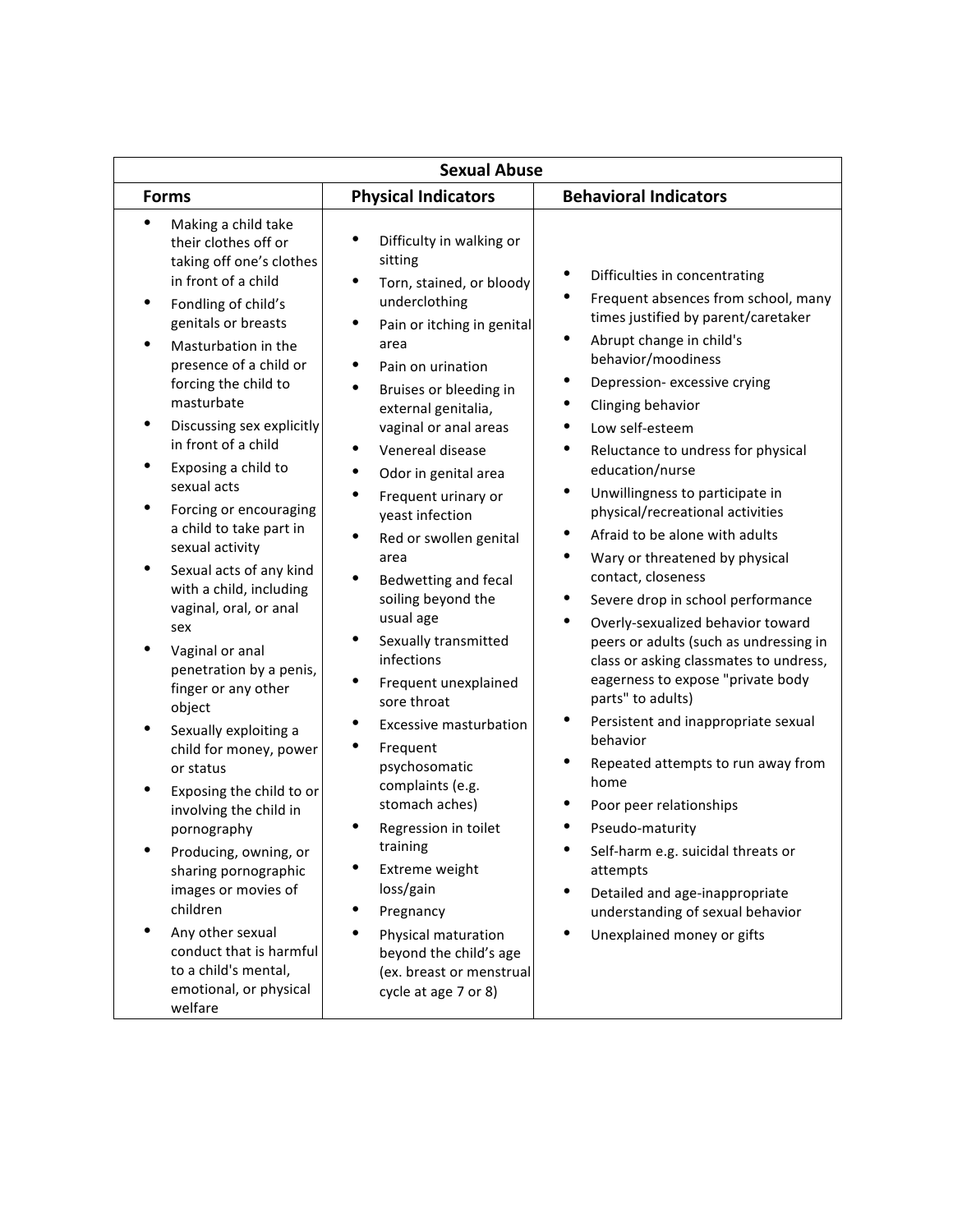|                                                                                                                                                                                                                                                                                                                                                                                                                                                                                                                                                                                                                                                                                                                                                                                                                         | <b>Neglect</b>                                                                                                                                                                                                                                                                                                                                                                                                                                                                                                                                                                                                                                                                               |                                                                                                                                                                                                                                                                                                                                                                                                                                                                                                                                                                     |
|-------------------------------------------------------------------------------------------------------------------------------------------------------------------------------------------------------------------------------------------------------------------------------------------------------------------------------------------------------------------------------------------------------------------------------------------------------------------------------------------------------------------------------------------------------------------------------------------------------------------------------------------------------------------------------------------------------------------------------------------------------------------------------------------------------------------------|----------------------------------------------------------------------------------------------------------------------------------------------------------------------------------------------------------------------------------------------------------------------------------------------------------------------------------------------------------------------------------------------------------------------------------------------------------------------------------------------------------------------------------------------------------------------------------------------------------------------------------------------------------------------------------------------|---------------------------------------------------------------------------------------------------------------------------------------------------------------------------------------------------------------------------------------------------------------------------------------------------------------------------------------------------------------------------------------------------------------------------------------------------------------------------------------------------------------------------------------------------------------------|
| <b>Forms</b>                                                                                                                                                                                                                                                                                                                                                                                                                                                                                                                                                                                                                                                                                                                                                                                                            | <b>Physical Indicators</b>                                                                                                                                                                                                                                                                                                                                                                                                                                                                                                                                                                                                                                                                   | <b>Behavioral Indicators</b>                                                                                                                                                                                                                                                                                                                                                                                                                                                                                                                                        |
| Not providing the child with enough<br>food<br>Not providing the child with proper<br>shelter<br>Not providing the child with<br>adequate clothes<br>Failing to keep a child safe from<br>danger (for example leaving children<br>on their own unsupervised for long<br>periods of time)<br>Depriving a child of an education,<br>failing to send child to school<br>Letting a child's injuries, health issues<br>or dental problems go untreated<br>Ignoring the advice of a doctor or<br>dentist, refusing to allow a child to be<br>treated and not taking children to<br>routine appointments such as<br>vaccinations.<br>Not giving the child proper structure,<br>age appropriate rules (bedtime<br>hours, curfews, balance between<br>study and playtime etc.)<br>Leaving a child with an impaired<br>caregiver. | Poor growth or weight<br>gain<br>Consistent hunger<br>Inappropriate dress,<br>clothing dirty or wrong<br>for the weather<br>Poor hygiene<br>Unattended physical<br>problems or medical<br>needs<br><b>Emaciated features</b><br>Untreated injuries,<br>medical and dental<br>issues<br>Not being given<br>appropriate medical<br>treatment<br>Repeated accidental<br>injuries caused by lack<br>of supervision<br>Poor muscle tone or<br>prominent joints<br>Skin sores, rashes, flea<br>bites, scabies or<br>ringworm<br>Thin or swollen<br>stomach<br><b>Tiredness</b><br>Faltering weight or<br>growth and<br>not reaching<br>developmental<br>milestones (known as<br>failure to thrive) | Begging, stealing food<br>Constant fatigue,<br>listlessness or falling<br>asleep<br>States there is no<br>caretaker at home<br>Frequent school absence<br>or tardiness<br>Self-harm and violent<br>$\bullet$<br>behavior towards others<br>$\bullet$<br>School dropout<br>(adolescents)<br>Poor language,<br>٠<br>communication or social<br>skills<br>$\bullet$<br>Lack of age appropriate<br>supervision<br>Alcohol/drug use<br>٠<br>Disorderly behavior,<br>juvenile delinquency<br>Abrupt change in child's<br>behavior/moodiness<br>Difficulties concentrating |

## **Appendix 3: STP Code of Conduct: Treatment of Children**

STP recognizes its responsibility in providing for the care and protection of children whose health and wellbeing are of primary concern. STP is committed to the concepts of outlining, implementing, and holding to standards of excellence in all endeavors.

#### **STP is committed to:**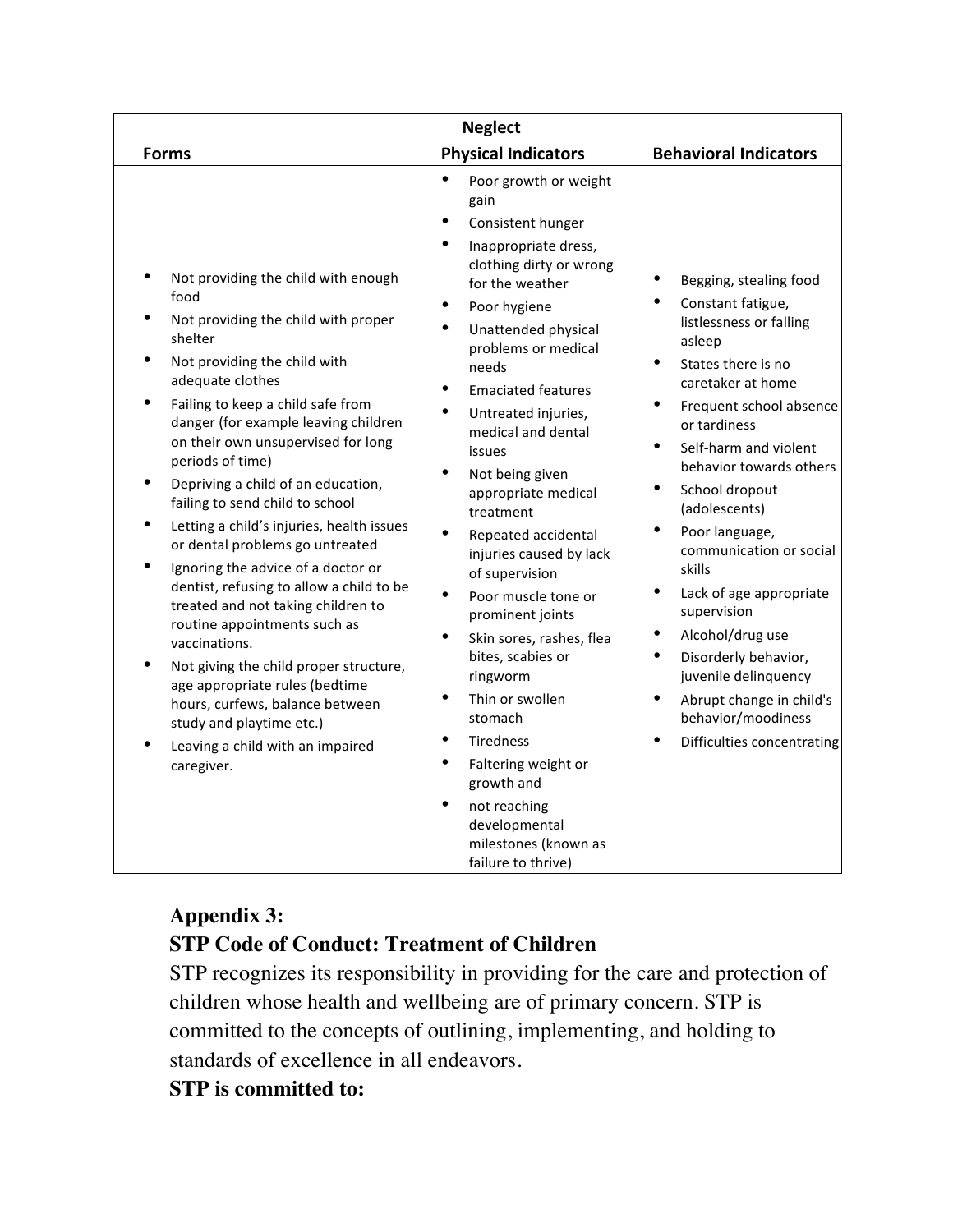$\blacktriangleright$  Providing a safe, supportive, and protective Christian environment for children

 $\blacksquare$  Taking action to prevent reasonably foreseeable harm to children

Reporting when an employee reasonably suspects harm or risk of harm to children

#### **Commitments and expectations as member of STP are to:**

• Provide a safe and secure place of activities (missions) for all our children

 $\blacktriangleright$  Form professional and positive relationships with children

 $\blacktriangleright$  Serve as a positive role model for children by being respectful, kind, enthusiastic, ethical, honest, and fair

 $\blacktriangleright$  Engage in open, honest, and respectful communication with children

· Create a Christian environment in which children are encouraged to take risks and express their views

· Understand the unique developmental needs of children and use this knowledge to guide professional practice

· Use effective instructional and assessment practices to motivate children and maximize their potential

 $\blacktriangleright$  Establish clear expectations, with child input, for team rules and procedures and use them consistently and fairly

 $\blacktriangleright$  Respect both physical and personal boundaries in interactions with children; do not be alone with children unless the door is open and other adult(s) are notified

 $\blacktriangle$  Abide by all policies, procedures, and practices related to child protection and electronic communication/social media

• Handle concerns appropriately, directly, honestly, and only with those most directly involved; maintain confidentiality.

## **Behaviors not aligned with commitments and expectations of STP members are thus prohibited, resulting in disciplinary actions:**

■ Extending personal contact with children beyond STP and professional responsibilities